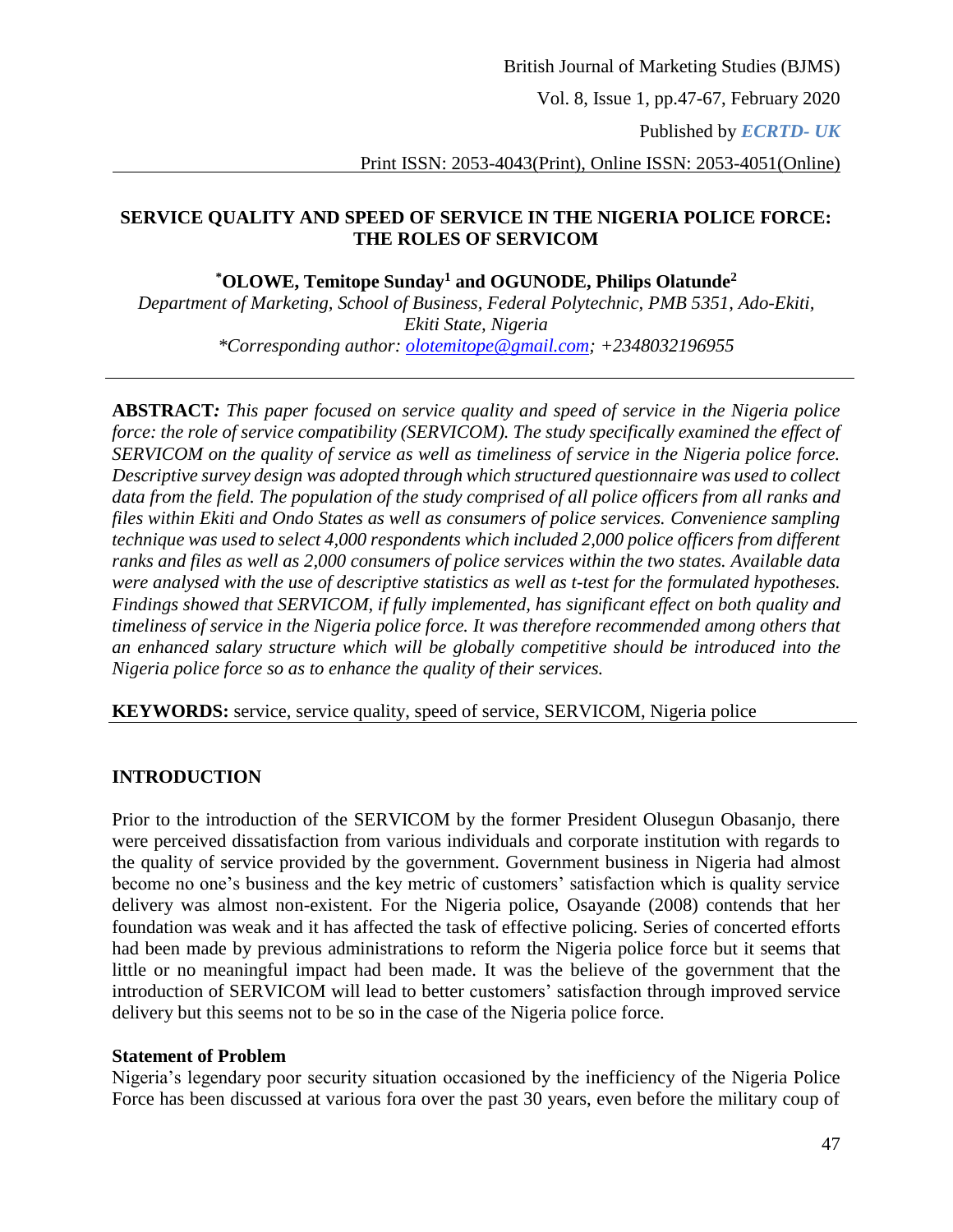Vol. 8, Issue 1, pp.47-67, February 2020

Published by *ECRTD- UK* 

## Print ISSN: 2053-4043(Print), Online ISSN: 2053-4051(Online)

31<sup>st</sup> December, 1983 (Global Security, 1983). For these past decades, the Global security watch has rated the Nigeria Police very low. The Nigeria Police Force is rated high among the most corrupt, poorly equipped, poorly remunerated and gross violators of fundamental human right globally (Global Security, 1983).

In most police stations in Nigeria, the care free attitude of policemen seem to be taking a huge toll on timely prevention, combating and investigating of crime. Starting from the point of reception where complaints are lodged, to the waiting time for taking statements, through crime investigations to the point of arrest/prosecution of suspect; perennial complaints of delays, seem to have bedeviled the Nigeria Police.

In like manner, poor service delivery which seems to be the bane of the Nigeria Police is due to poor attitude to work, corruption, dishonesty and bureaucratic bottlenecks in the Nigeria Police Force (Osayande, 2008). Good service delivery is an imperative and panacea to human right violation, corruption, dishonesty and delay in providing quality services. Nigerians whom the policemen were employed to serve cannot enjoy the service when these ills persist in the Nigeria Police Force. On account of these challenges, clients' satisfaction and patronage, public confidence and public rating seem to make the Nigeria Police to rank low.

Administratively, it could be deduced that these challenges majorly bothered on the management of both the materials and human resources meant to direct resources of the Nigeria Police Force towards delivering quality services to the public. According to Flippo (1981), human resources management is the planning organizing directing and controlling of the procurements, development, compensation, integration, maintenance and separation of human resources to the end that individual, organization and societal objectives are accomplished. If this is true, then, it could be safely stated that the Nigeria Police Force, just like most of the other public institutions could be tied to the failed human resources management process. In spite of all these problems, there is little or no systematic study that have been conducted to unraveled factors that are responsible for poor service delivery by the police despite the introduction of SERVICOM benchmark into the NPF. In spite of the magnitude of these problems which are imminent in the Nigeria Police Force, research on how to nip them at the bud appears to be out of sight in literature. It is sequel to the above that the current study examines the roles of SERVICOM on service quality and speed of service in the NPF.

## **Research Objectives**

The general objective of the study is to examine effect of SERVICOM on service quality and speed of service in the Nigeria police force. The specific objectives of the study are to:

-Investigate the effect of SERVICOM on the quality of service provided by the Nigeria police force.

-Examine the effect of timeliness of service on the service delivery of the Nigeria police force.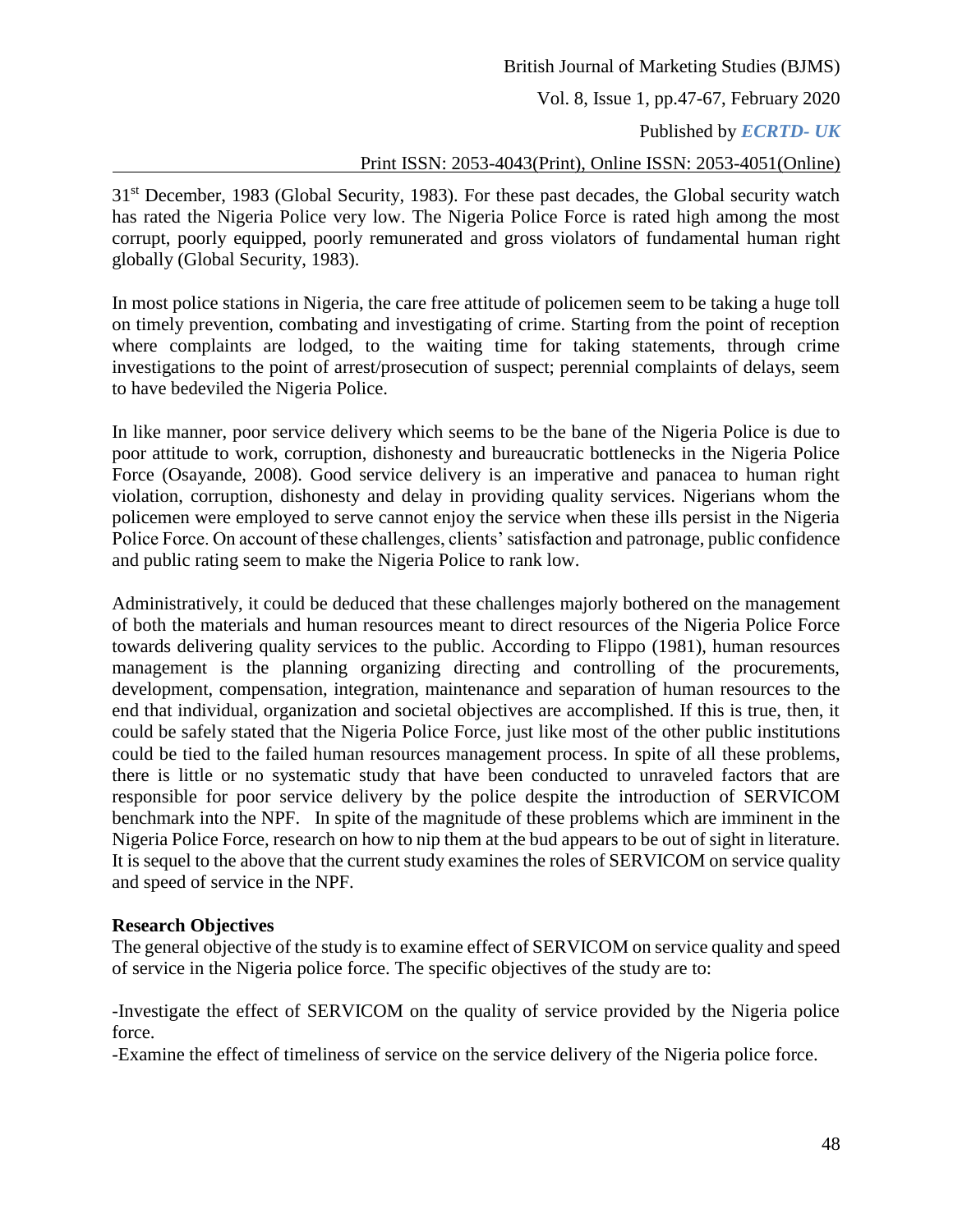Print ISSN: 2053-4043(Print), Online ISSN: 2053-4051(Online)

## **LITERATURE REVIEW**

#### **The Concept of Service**

Among the numerous definitions given on service, Kotler (2000) defined service as any act, performance or experience that one party can offer to another. According to Lovelock and Wirtz (2004) "Services are economic activities that provide time, place, form utility, problem solving while bringing about a change in, or for, the recipient of the service". Services possess the characteristics of perishability, intangibility, inseparability and heterogeneity. Services deliver the intangible value like knowledge, utility or care and convenience to the party who needs it. Due to the emergence of new service organizations playing similar roles, it is easy for one security agency to copy new innovations from another. This has caused the unhealthy competition and rivalry that are sometimes witnessed among service organizations in Nigeria. This is the reason why the authority in charge of the Nigeria Police Force keep formulating and preaching about policies that will ensure quality and effective service delivery by men of the Nigerian Police Force. Some of these messages include: police are your friend, volunteer useful information to the police; help the Nigerian Police to help you, bail is free, etc. All these aim at creating good public image about the agency and improve the confidence of the masses in the Nigeria Police.

To know how to provide quality service, there is the need to understand the concept of quality service. In an attempt to define service quality, the definition of customer service and quality must first be given. Turban (2002) defined customer service as "a series of activities designed to enhance the level of customer satisfaction-that is, the feeling that a product or service has met the customer expectation". Quality on the other hand has been defined by Fox (1993) as the conformance to requirements, specifications and fitness for the purpose of use. Putting the two together, quality service or service quality can be defined as a series of activities designed in conformance to requirements and specifications of the customer in order to ensure customer satisfaction. Parasunaman *et al.* (1994) postulated that achieving quality customer service entails conformance to the customer's specifications. They further opined that it is a conscious effort to continuously learn about the expectations and perceptions of customers and non- customers in order to improve the service. In this regard, quality can be said to be the meeting of the needs and expectations of customers.

Owusu-Frimpong (1999) contends that the attitude of the service organization can help the customer to evaluate the quality of service being offered to them by the organization. A receptive attitude of the police is a key ingredient for giving customer {the public} positive image about the agency and the services provided. Dei-Tumi (2005) argued that customer service is attitude, not a department. He further opined that it is the attitudes towards the customer that will help the company create and keep their customer for life. Owusu-Frimpong (1999) further admonished that, the physical environment regarding the infrastructure, the design and the general atmosphere are equally taken into account by customers when assessing the quality of service of an organization. Similarly, the duration of service delivery gives both positive and negative impression to customers. A fair handling of cases for instance, may give a good impression about the Nigeria Police Force that its services are of high quality.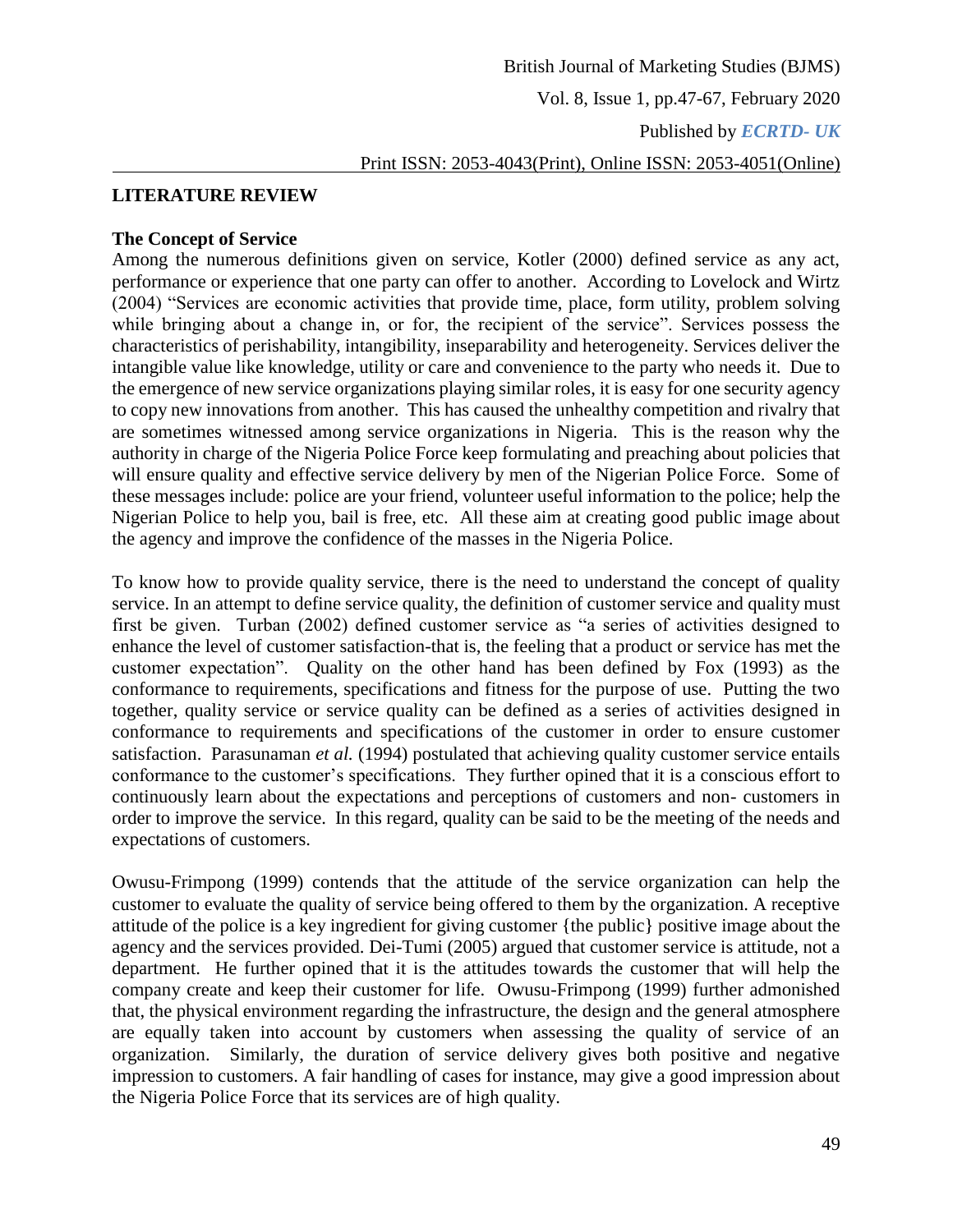# Print ISSN: 2053-4043(Print), Online ISSN: 2053-4051(Online)

# **Service Quality**

Fogli (2006) defined service quality as "a global judgment or attitude relating to a particular service; the customer's overall impression of the relative inferiority or superiority of the organization and its services. Service quality is a cognitive judgment. ISO 9000 (2005) also defined quality as the extent to which a bunch of inbuilt features (relating to products, a process or a system) meet the requirements. The inbuilt features can be physical, sensory, behavioral, temporal, ergonomic or functional, whilst requirements are the stated need or expectations, be it implied or obligatory. Parasuranman *et al.* (1991) noted that quality is the meeting of the needs and expectations of the customers. Therefore the yard stick for determining service quality is the expectations of customers and not the policy of the Nigeria Police Force. This view moreover, has been asserted by Ting (2004) and Jamali (2007).

Hossain and Leo (2009) stated that most research has indicated that service quality has been increasingly recognized as a critical factor in the success of any business with the Nigeria Police Force being in exception. Service quality has been widely used to evaluate the performance of service organizations {Cowling and Newman, 1995}. Dawes and Swailes (1999) also opined that the service providers understand that customers will be loyal if they provide greater value (quality services) than their competitors. It was also argued that high profits could only be earned if they are able to position themselves better than competitors within specific markets as postulated by Davies *et al.*(1995). Consequently, Chaoprasert and Elsey (2004) also emphasized the need to focus on service quality as a core competitive strategy.

In measuring customer satisfaction with service quality, it is significant to examine the service quality concept, its importance and the dimension it has. Service quality had been a difficult concept to define and that has aroused considerable interest and debate in the research literature. This is because the meaning of quality can be referred to in many attribute such as the experience of the service encounters, or "moments of truth", the evidence of service; image; price and so on. These form the customer's overall perception of quality, satisfaction and value (Zeithaml and Bitner, 1996).

There are a number of different "definitions" as to what is meant by service quality. Since service quality is basically defined from customer perspective and not the manufacturers, it is usually referred to as customer perceived quality. The concept of consumer perceived quality (CPQ) was first defined by Gronroos in 1990 as the confirmation (or discontinuation) of a customer's expectations of service compared with the customer's perception of the service actually received. One definition that is commonly used defines service quality as the extent to which a service meets customers' needs or expectations (Asubonteng *et al.*, 1996). Parasuranman *et al.* (1988) supported the same view, as they defined the concept of service quality as a form of attitude related, but not equivalent to satisfaction, that results from a comparison of expectation with perceptions of performance. Expectations are viewed as desires or want of customers i.e. what they feel a service provided rather than offered (Parasuranman *et al.,* 1988). Although service quality has been perceived for a long time to be an outcome of customer cognitive assessment, recent studies confirm that service quality involved not only an outcome but emotions of customers. It is argued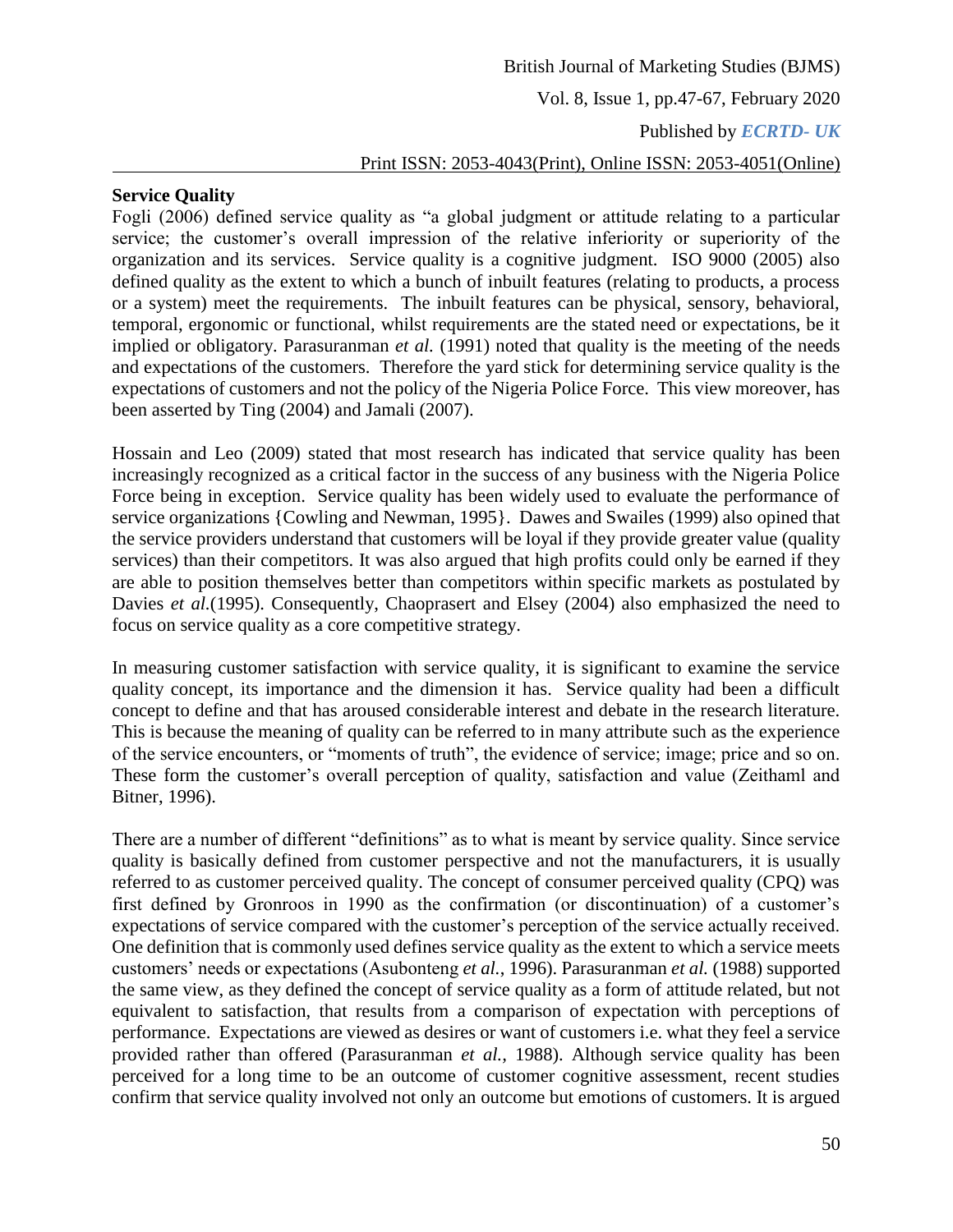# British Journal of Marketing Studies (BJMS) Vol. 8, Issue 1, pp.47-67, February 2020 Published by *ECRTD- UK*  Print ISSN: 2053-4043(Print), Online ISSN: 2053-4051(Online)

that "during the consumption experience, various types of emotions could be elicited, and these customer emotions convey important information on how the customer will ultimately assess the service encounter and subsequently, the overall relationship quality" (Wong, 2004).

Edvardsson (2005) maintained that customer perception of service quality is beyond cognitive assessment as it is formed during the production, delivery and consumption of services and not just at the consumption stage. This is made possible as customers play their roles as co-producers by carrying out activities as well as being part of interaction influencing both process quality and outcome quality. On the role of service quality, Berry *et al.* (2002) emphasize on managing the total customer experience. Therefore an emotional reaction is part of a quality and favourable experience (Homburg and Giering, 2001). This is consistent with the finding of Mono and Oliver's (1993) on utilitarian and hedonic consumption judgment, who argues that "satisfaction is naturally tied to cognitive judgments and to affective reactions elicited in consumption" (Mano and Oliver, 1993). Wong (2004) found that negative emotion have a strong effect on satisfaction with quality than positive emotions.

The concept of service quality from the customer perspective, that is perceived service quality, is not a mistake simply because in the words of the gurus "the customer, of course, perceives what he or she receives as the outcome of the process in which the resources are used i.e. the technical or outcome quality of the process. But he or she also and often more importantly, perceives how the process itself functions, i.e. the functional or process quality dimension. Thus, the technical quality and functional quality dimensions of perceived service quality emerge." (Gronroos, 2001).

# **Consequences of Poor Quality Service**

Finn and Lamb (1991) commented that, it was important for management to recognize the different ways that the quality of a firm's product or service can affect the organization; and to take these into account in developing and maintaining a quality assurance programme. They outlined some of the major ways that poor quality affects an organization to include the following:

(i) Loss of Business: Failure to devote adequate attention to quality can damage a profit oriented organization's image and lead to a decreased share of the market, or it can lead to increased criticism on the part of consumers.

(ii) Liability: Poor quality may create potential liability for a firm due to damages or injuries resulting from either faulty design or poor service

(iii) Productivity: Productivity and quality are often closely related. Poor quality can adversely affect productivity during the production process through rework. Conversely, improving and maintaining good quality can have a positive effect on productivity.

(iv) Costs: Poor quality service by the organization. They include payments of discount to customers to offset the inferior quality, rework costs, warranty cost, replacement cost.

# **Excellent Customer Service**

Customer service is an organization's ability to supply their customer's wants and needs. Excellent customer service is the ability of an organization to constantly and consistently exceed the customer's expectations (John, 1999). Therefore, to be able to consistently exceed expectations,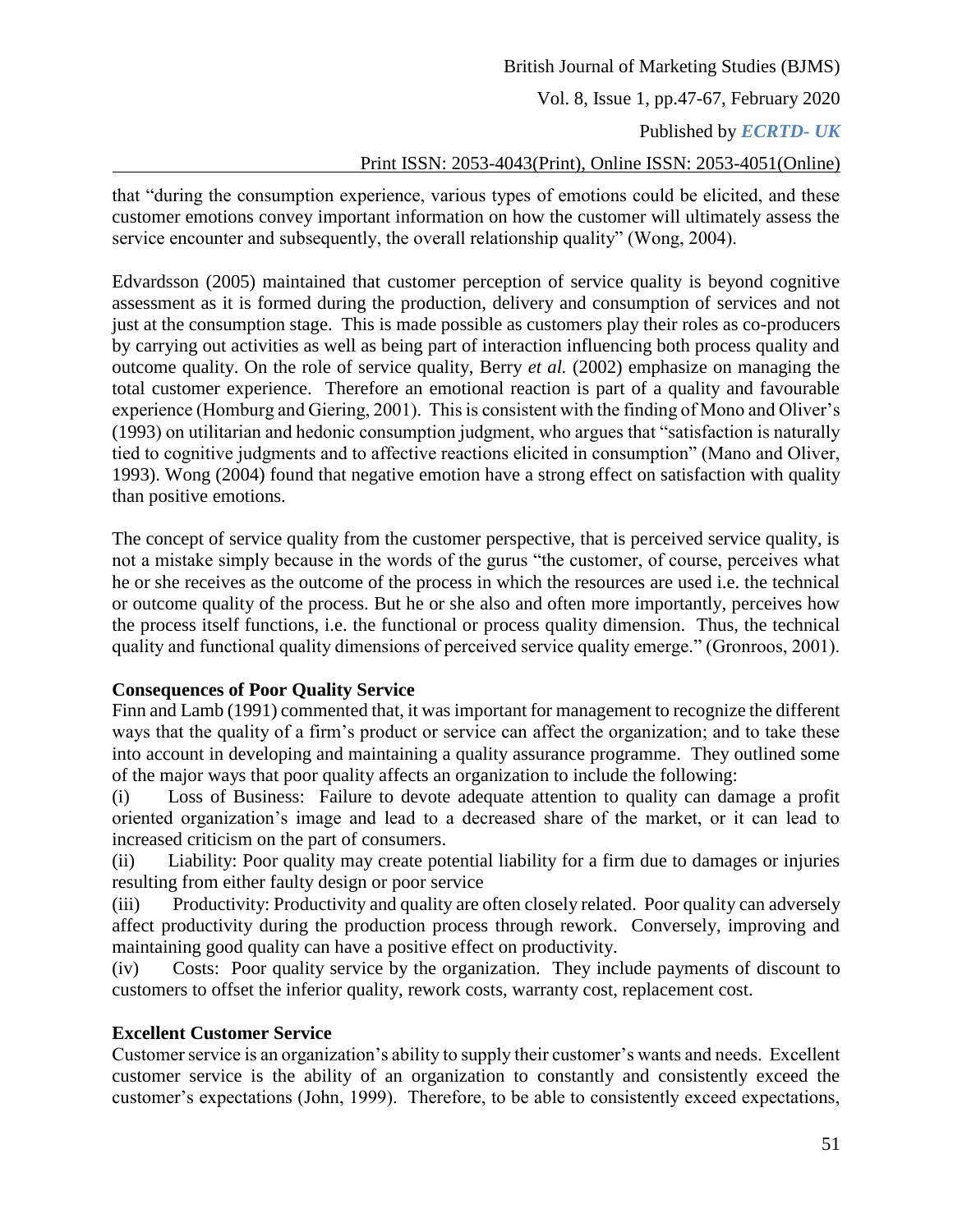# British Journal of Marketing Studies (BJMS) Vol. 8, Issue 1, pp.47-67, February 2020 Published by *ECRTD- UK*  Print ISSN: 2053-4043(Print), Online ISSN: 2053-4051(Online)

there should be the recognition that every aspect of the business has an impact on customer service. Improving customer service involves making a commitment to learning what our customers' needs and wants are and developing action plans that implement customer friendly processes (Kotler and Amstrong, 2006).

The competition among the security agencies now is keen with the sole aim of being in the good record of the Federal Government as well as the Nigeria Populace, hence the need to ensure quality customer service with the Nigeria Police Force in order to justify its existence in the market. It is perceived that the public of late is more knowledgeable, demanding, analytical and aware of his rights and as such would not like to be treated anyhow or given sub standard service. The effort to provide the customer with all the satisfaction that he or she requires has become an important component of the agenda of every organization.

A customer of the Police is any person who directly or indirectly has an encounter with the organization either as a complainant or as a suspect. It is improbable that a well equipped, well trained and well motivated police force would perform significantly better, as long as the society remains decadent. Therefore, for the Police to perform, it is imperative that the society ills are addressed. In enhancing quality service delivering in the police, the citizen (customer) needs to cooperate with them in apprehending criminals who threaten the efficiency of the Nigeria Police Force.

Although a lot of Nigerian do not volunteer useful information to the Nigerian Police that could lead to efficient service delivery. The reason is not far-fetched, as most volunteers become prime suspect most especially when the suspected criminal(s) could not be apprehended. The issue of non-cooperation with the police was further illustrated with a case of a bank official who reported that a large amount of money was missing from the bank's vault. When the police said it would possibly arrest some suspect, the bank chief quickly announced his decision to discontinue with the case because of the adverse effect such arrests may engender, which he believed would not be in the overall interest of the bank.

Over the last decade, there has been a rise in the number of Para-military agencies which have been empowered constitutionally to carryout similar functions as the Nigeria Police Force. For example, the Nigerian Security and Civil Defense Corps (NSCDC) as of today perform virtually all the tasks that the Nigerian Police were instituted to perform. This, in a way, affects the popularity of the Nigeria Police Force, hence there is need for them to woo the citizens and create better image for the force lest they may be less preferred by the citizens.

# **Complaints in Service Organization and its Management**

When the gap between customer perception and expectation is significant, complaints arise. Customer complaints are one of the most important aspects of business operations that need management control, yet they are often neglected and treated as a nuisance by many organizations (Warland, 2002). Nevertheless, they have considered value for several reasons.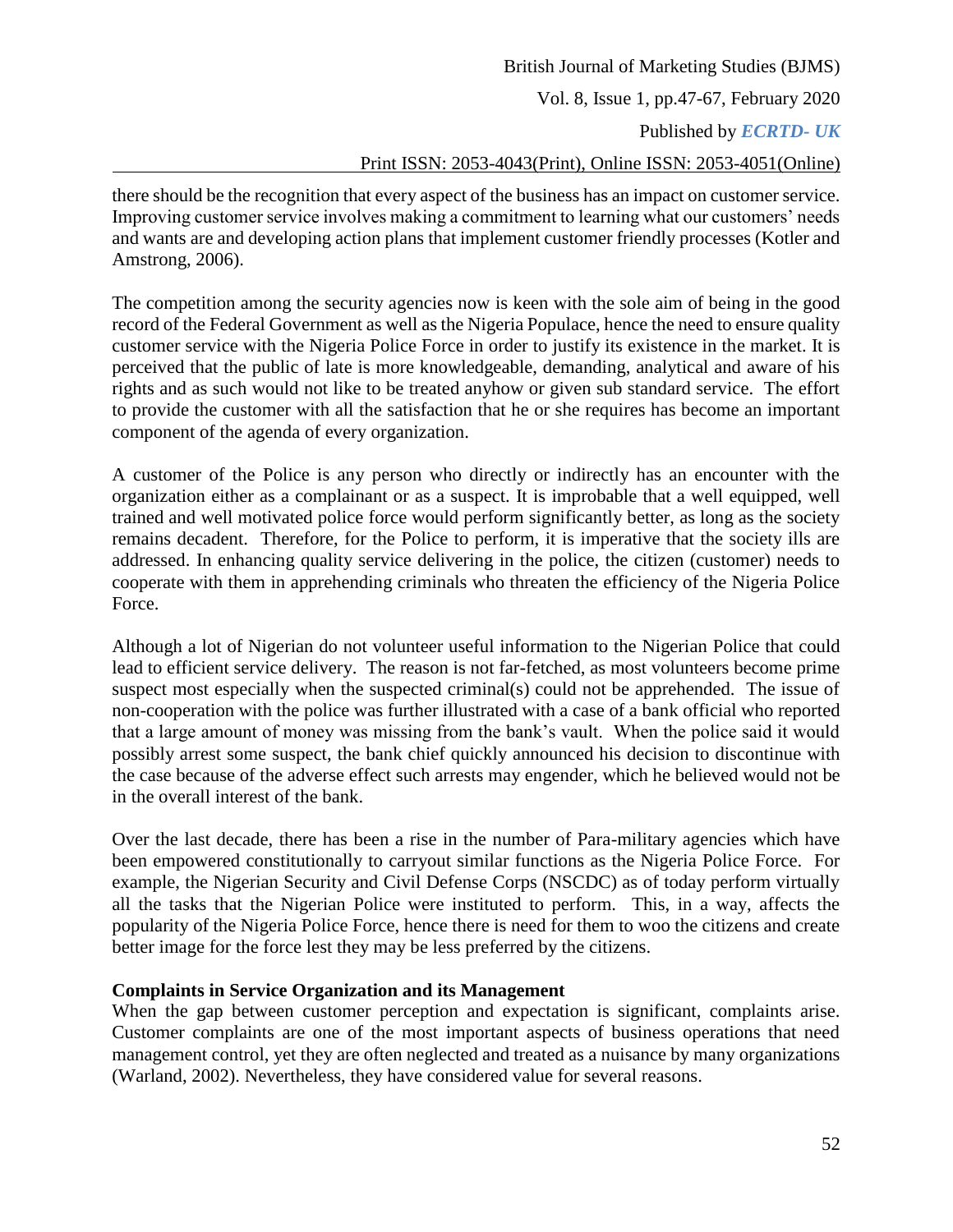Vol. 8, Issue 1, pp.47-67, February 2020

# Published by *ECRTD- UK*

## Print ISSN: 2053-4043(Print), Online ISSN: 2053-4051(Online)

Although there will always be a small number of "frivolous" complaints, a complaint usually highlights something that has gone wrong with a part of the overall marketing operations. Whatever the reason, the sensible marketer will want to know exactly what went wrong so that remedial action may be taken. The way in which a complaint is handled is often seen by customers, and their many contacts, as an acid test of the true quality of support. What is more, it is also a powerful reminder to the organization's own staff of just how important quality is. Customers who complain are usually loyal customers (those who are not loyal tend to switch to another supplier) and will continue to be loyal and valuable customers as long as their complaint is handled well.

A survey conducted by the United States Department of Commerce, customer's complaint Division in 2003, indicated that 85% of customers are likely to continue to patronize companies which addressed their complaints, while 10% of the consumers said they are not too sure of patronizing the products of the company even when their complaints were addressed. The remaining 5% of consumers said they were not likely to continue to patronize a company's product with a defect even when it is taken care of. Tax and Brown (2004), also expressed similar view by saying that only 5 to 10 percent of dis-satisfied customers choose to complain- the rest simply switch companies or make negative comments to other consumers.

The above indicate that consumers are most likely to continue to patronize a company's product or service if their complaints are well handle. This indicates therefore that consumer complaints should be positively encouraged. One of the surest signs of a bad or declining relationship with a consumer is the absence of complaints from customers. No customer is ever that satisfied, especially over an extended period of time; the customer is either not being candid or not being contacted, (Best, 2001). This is not the same as saying that the reasons for complaints should be encouraged. But assuming that problems have occurred despite the organization's best efforts, it should put nothing in the way of any customer who wants to complain. The main problem lies with some customers who do not complain and instead, change to another supplier rather than the few who abuse the complaint system (Ijewere, 2009).

Best (2001), said further that many business have established toll free numbers so that customers can report problems easily and at the company's expense. American Express for example, has installed such lines and estimated that it achieves response more quickly and at 10 to 20 percent of the cost of handling correspondence. General Electric, another American firm has even gone further by providing a round the clock, centralize, expert, general support service i.e. anyone who has a query not necessarily a complaint-about any of GE'S products may call free of charge. In the case of Nigeria many big organizations locate suggestion boxes in strategic areas where customers can drop their complaints. Besides, customer service divisions are also created by these big firms to address customer's complaint. Some of these companies include the Nigerian Airways, Nigeria Bottling Company, Nigeria Brewery PLC, Unilever and banks generally.

The first rule is that all complaints should be carefully handled by painstakingly controlled and monitored procedures. Complaints must be handled well and must be seen to be handled well by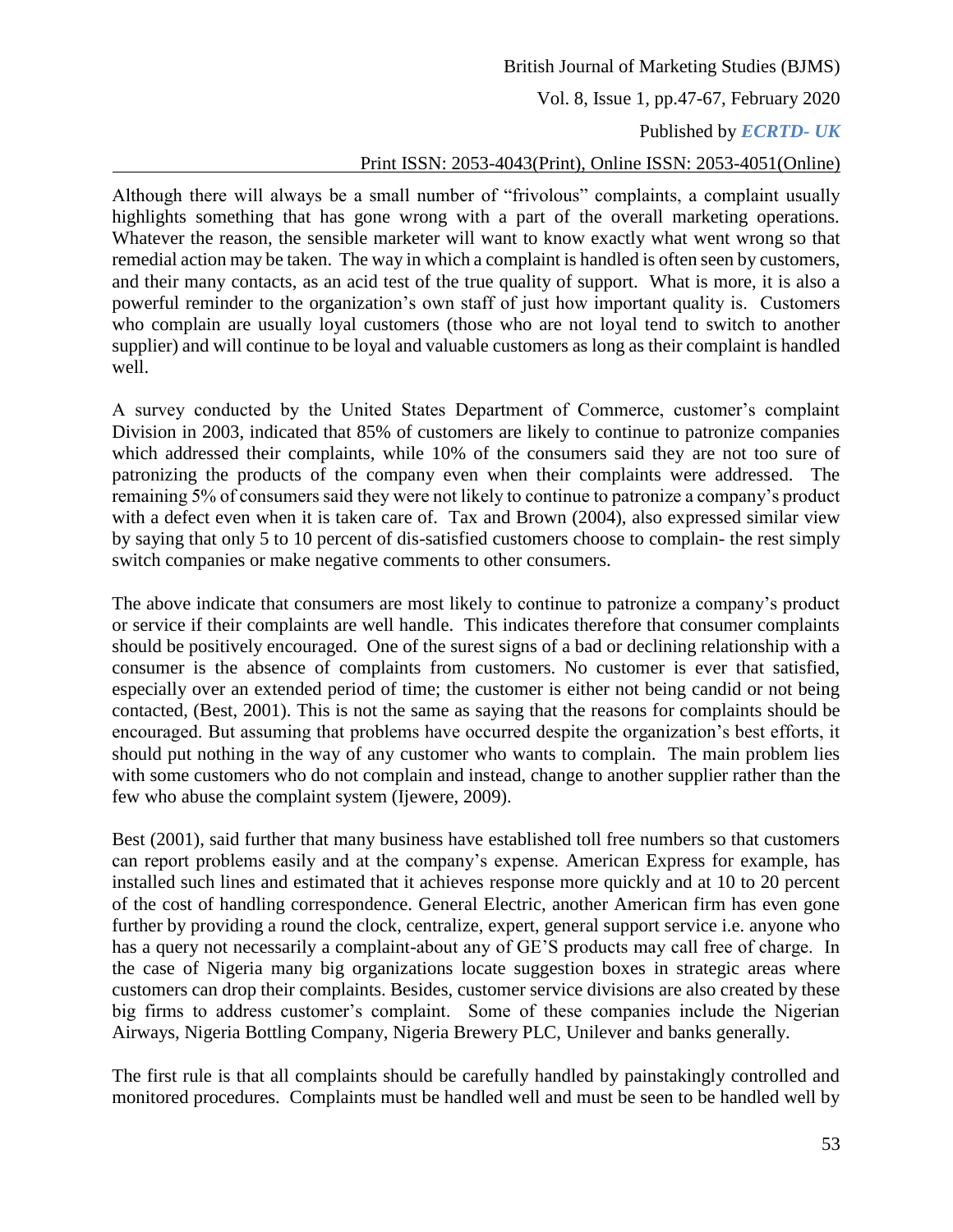Vol. 8, Issue 1, pp.47-67, February 2020

## Published by *ECRTD- UK*

# Print ISSN: 2053-4043(Print), Online ISSN: 2053-4051(Online)

the complainers and by the organization's own staff. The second and most important rule is that the complaint should be fully investigated and the cause remedied. Complaints are only symptoms; the diseases needs to be cured (Hyman, 2001). There may be an understandable temptation to overlook complaints until they reach a significant level, but holding off until the complaints reach this pain threshold usually means that they have already become damaging to the organization's image .

The ability to record and deal with consumer complaints as they come by organizations will go a long way to guarantee their continuing existence in business. The business environment is becoming more sophisticated by the day. It is only companies that can provide consumers with goods and services that can give them satisfaction, they will continue to patronize and be loyal to. The ability of companies to provide goods and service to the consumers that can command satisfaction; will reduce their attitude to complain. Consequently, consumer complaints are very important to the survival of an organization.

Three common coping responses by customers have been distinguished: (a) Avoidance (b) Emotion focused and (c) Problem focused, (Stephens and Gwinner, 2003). The first response, avoidance, is common among customers who conclude that potential gains of taking action are unlikely, thus complaining or taking action of any sort is simply not worth the effort. They cope by ignoring the situations and avoiding the provider. If there are other providers, they will vote with their feet and switch. Customer complaint departments are unaware of the dissatisfaction of avoidant customers. Emotion focused complainants are also unlikely to contact the customer complaint department, because they cope by directing their attentions to their emotions, minimizing the errors of the provider, blaming themselves for the problem, empathizing with the provider employees who caused the difficulty, will direct efforts outside of themselves, to contact either the provider or a third party about the problem. Provider complaint department personnel will hear from some of the problem focused customers.

A common myth is the customers act out of rational self- interest. In fact, customer dissatisfaction is a more emotional than a cognitive or rational response. This fact emerges starkly from data on aggregate or individual trends in consumer complaints. Numerous surveys have highlighted the fact that the majority of dis-satisfied customers never complain. Estimates of under reporting of complaints are dramatic, running as high as 95% in some studies, (TARP, 2000). One can safely estimate that a few as one third of dis-satisfied consumers will voice their complaint directly to the provider, (Stephens and Gwinner, 2002). The percentage of complaints logged with third-parties is low as few as 5% in a recent study comparing US and South Korean consumers (Liu and McClure, 2003).

Dissatisfied consumers tend to adopt one of three modes to express their dissatisfaction (Hansen *et al.*, 2001). Some will voice their complaints; others will retaliate against the provider, for example, by spreading negative information about the provider through word of mouth to friends, family members, neighbors' and their community while the third group simply switches providers. Though the case of the Nigeria Police is such that the citizens have no other option than to voice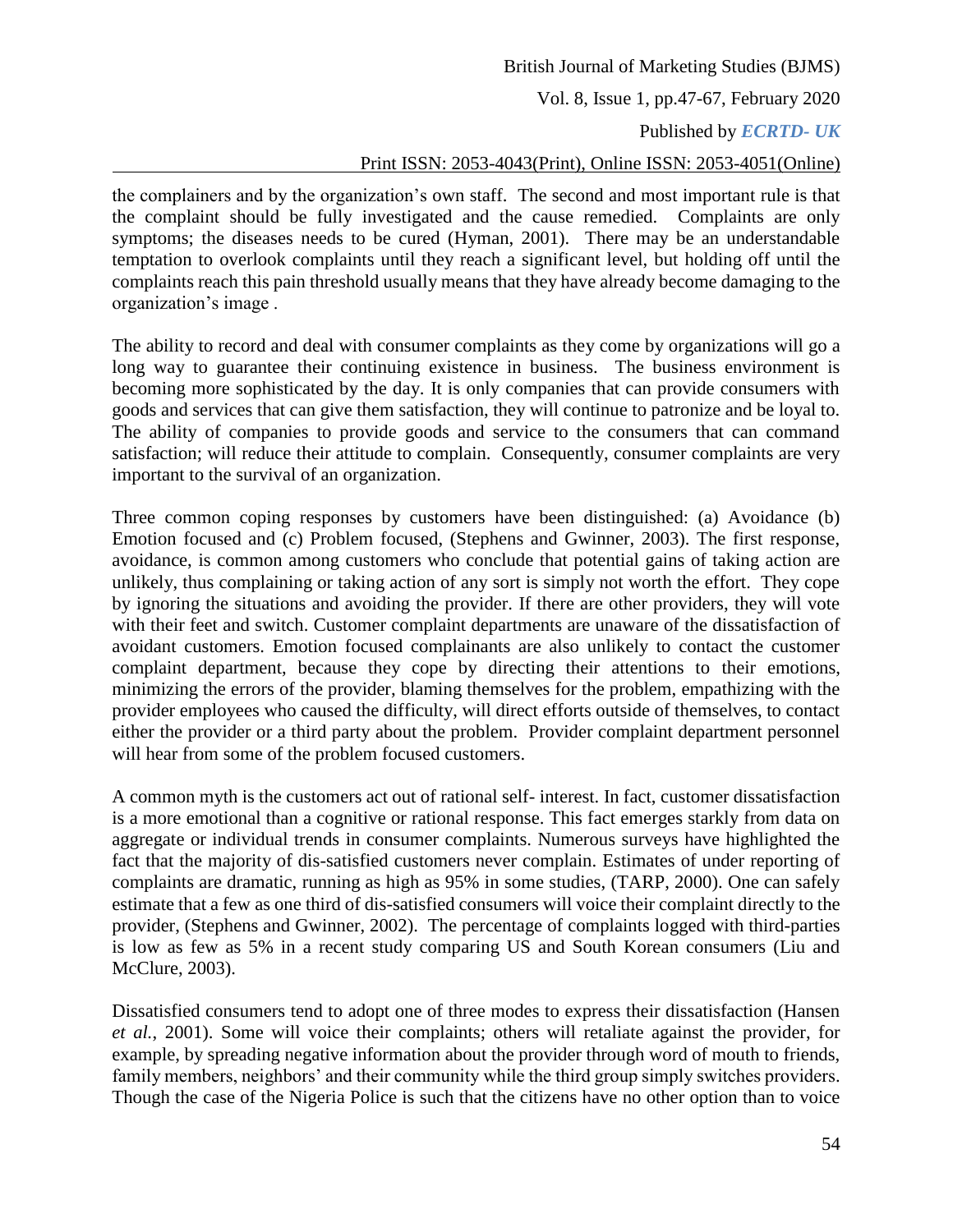# British Journal of Marketing Studies (BJMS) Vol. 8, Issue 1, pp.47-67, February 2020 Published by *ECRTD- UK*  Print ISSN: 2053-4043(Print), Online ISSN: 2053-4051(Online)

since they have been empower by the government to handle crime related issues. Past research has revealed that managers are not always receptive to customer complaints. However, an analysis of the substance of complaints in the finance sector shows relatively few frivolous or non meritorious complaints (SOCAP-TARP, 2002).

Similar analyses have shown that most claims are suitable for resolution in house by the provider, for example through an internal dispute resolution program. This is particularly true of most unintended institutional errors, such as complaints about fees charged contrary to terms of a contract, mistakes in transaction, fee discrepancies, loss of documents e. t. c which comprises the bulk of the complaints. Past studies highlighted the fact that customer complaint behavior is not a matter of a straightforward cause effect relationship. Multiple factors interact in complex ways to influence the likelihood that customer will voice and lodge an internal complaint (Jacoby and Jaccard, 2001). First, consumers are often ignorant of the avenues of recourse that may exist within any given organization to handle complaints. In some instances, this is because managers are afraid of a deluge of complaint, so do not give the complaint channels a high profile, or they want to avoid the word "complaint", so customers have to wend their way through obscure euphemisms, such as "customers service management" or "the information hotline".

For customers who are more alienated from the market place than others, avenues that seems obvious to others will elude them, (Signh and Wilkes, 2002). Another impediment to customers is that the complaint process may not be readily manageable. For instance, consumers may have to write a formal letter to initiate a complaint, enclosing documentation, and to do so within specified time limits of discovering a purported error. All of these features are deterrents, time consuming or orchestrate, and make customers approach the issues of making a complaint with either the process less approachable. Customers approach the issue of making a complaint with either positive, negative or neutral past experience. Past studies of customers who complained about financial service revealed that approximately one third of the customers were satisfied, one third were pacified, and one third remained dissatisfied (SOCAP-TARP, 2000). Customers who have had success in the past in bringing complaints will draw on that experience, and be more likely to complain in the future when the need arises than those customers whose past experience was not as satisfying, (Singh and Wilkes, 2001).

Inexperience or past negative experience may make customers reluctant to complain if they fear that assertiveness of this sort will mark them as unpleasant or unfavorable and lead to a diminution in service. Customers who have been intimidated by the fact that complaint calls were recorded in the past may fear the apparent lack of confidentiality and adversity of these records. They may wonder whether the information will be shared with other providers. When faced with problems, customers respond in different ways. Singh and Wilkes (2001) gave four customer styles in response to service problems which are as follows; (a) passive (b) voices (c) irate and (d) activists. Passive customers take no action. Only complainants seek redress, voicing their claims in writing or by telephone. Irate customers will spread their anger and dissatisfaction by word of mouth to friends, family members and their community. Activists will turn to third party, external interveners to resolve their dissatisfaction, e.g. lawyers, better business bureaus, Ombud office, or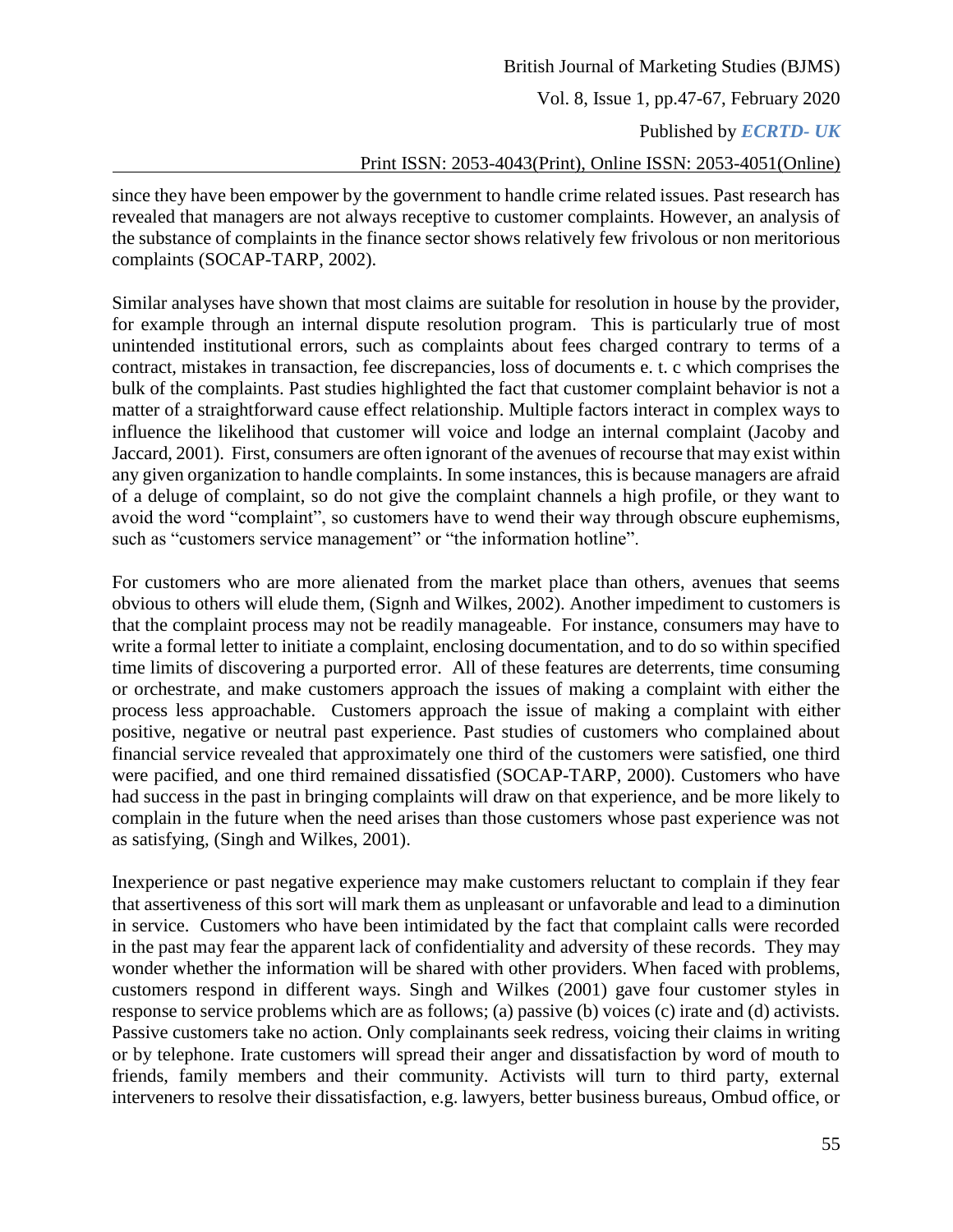Vol. 8, Issue 1, pp.47-67, February 2020

Published by *ECRTD- UK* 

#### Print ISSN: 2053-4043(Print), Online ISSN: 2053-4051(Online)

other third party neutrals. Before attempting to promote customer complaints an understanding of factors that reliably predict more customers' complaints is helpful.

#### **Timeliness of service**

In defining timeliness, it is useful to embed a definition within a discussion of two additional concepts- time and working rules. Institutionalists have long suggested an evolutionary, processoriented approach to research, rather than equilibrium based one, as more appropriate for analysis of socioeconomic phenomena. As Henry and Randall (1998) have argued, "the very notion of time and its significance for analysis is determined by what is being examined". Simply put, there is no single meaning of time, no constant that is independent of the questions being addressed and the field of inquiry within which analysis is undertaken.

Some of the more comprehensive studies of time in the Institutionalist tradition have been made by Hayden, (1987) who has similarly argued that time is "not a natural phenomenon; rather it is a societal construct''. As a societal construct, different societies have taken very different perspectives on time that have become more complex as societies have become more complex:

In the simplest technological societies, only a few events had to be synchronized in order to facilitate social life. Time existed only when those events had to be synchronized or when historical occurrences had to be recorded. It did not exit the remainder of the day, week, or year. There were no clocks or a sense of time sequencing. Neither was time divided into units such as weeks or hours. With the evolution of nomadic and agricultural societies, socio-technical processes became more complex, thus more synchronization and coordination were needed. Planting, harvesting, and warfare require more refined coordination. In addition, because the seasons became more important to when and where the tribe moved or when crops were planted, the seasons replaced events as the main time instruments.

The regular rhythm of an organized society gave the sense of events passing along a time continuum. However the rate of technological change was so slow that life seemed to be repeating itself from year to year and from generation to generation. Therefore, the time construct was thought to be circular. As new technological combinations began to appear more rapidly, it became obvious that society was changing. Therefore, the time continuum ceased to be circular and began to move forward, finally becoming linear. In the industrial era the clock is not just a measure or symbol of passing time. In the minds of that era, it is passing time both operationally and as conscious proof of the passing of time. The clock's 24 hour per day, 60 minutes per hours and 60 second per minute has given the impression of an evenly divided flowing time to those living in an industrial society.

The integration of science (and the notion of relative time), technology, and holistic science results in another construct; real time (Hayden, 1987). Real time, or system time, refers to the sequential events of a system, rather than to clock time. In real time, the system determines the measurement instrument. Real time is defined in a system context that takes account of the appearance, duration passage and succession of events as they are interrelated with a system. In other words, sequential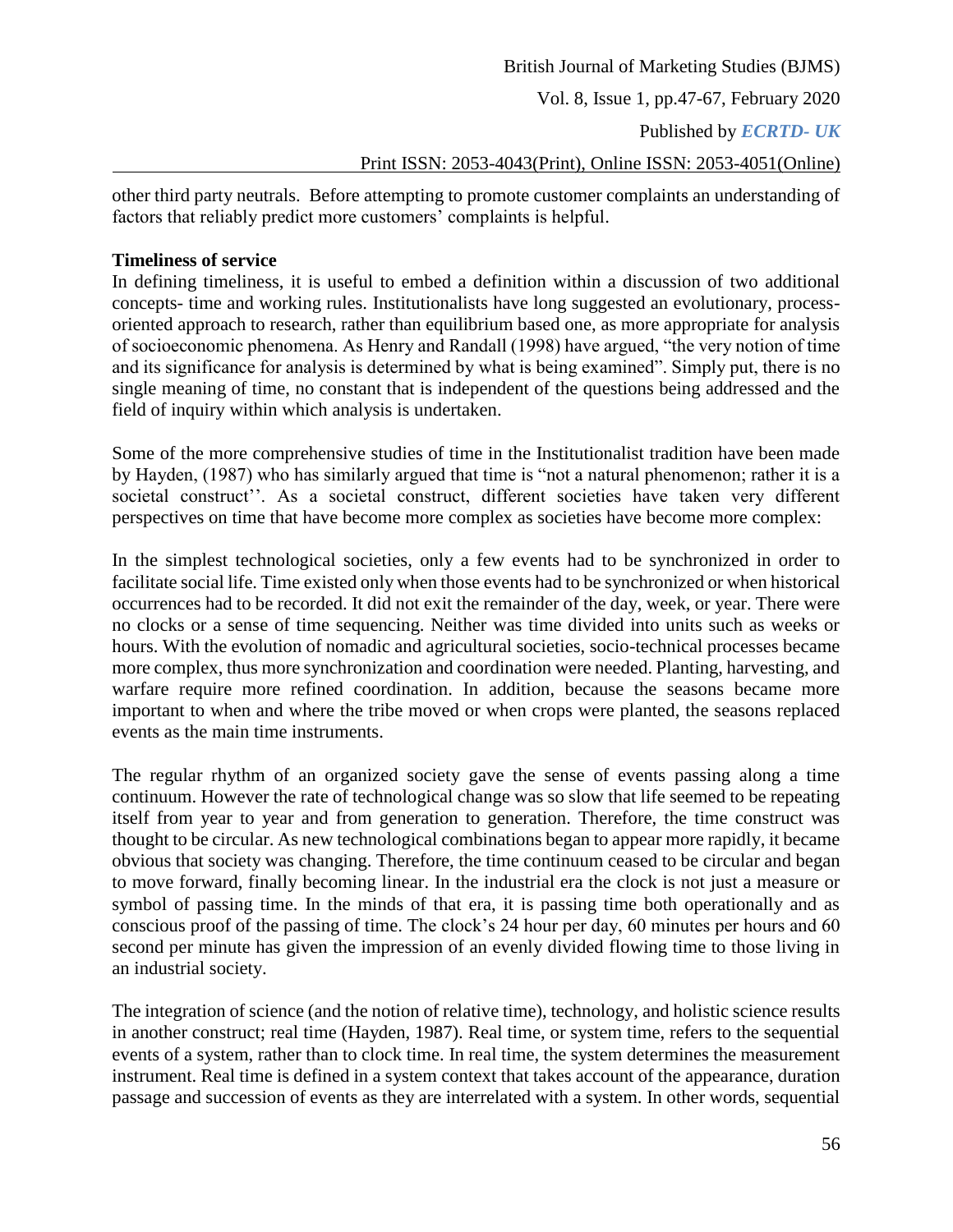# British Journal of Marketing Studies (BJMS) Vol. 8, Issue 1, pp.47-67, February 2020 Published by *ECRTD- UK*

# Print ISSN: 2053-4043(Print), Online ISSN: 2053-4051(Online)

deliveries themselves are the "clock" with which to measure time in modern socio-technical processes. What exist in society are duration clocks and coordination clocks selected by society, and the sequencing of events as scheduled by societal patterns. Any uniformly flowing time construct that is independent of a process will, as a consequence, be inadequate for analyzing and planning socioeconomic processes in modern societies (Hayden, 1993). This study recognizes time as the real time through which societal decision making are determined. That is, accomplishing the given task at the right time, at the right place and efficiently.

# **RESEARCH METHODOLOGY**

The research design is the plan of action conceived by a researcher to answer the research questions in the most cost effective manner (Atijosan, 2010). Survey design was adopted because it gives the researcher the opportunity to sample different opinions and obtain current information from the sampled respondents on the subject matter.

The population of the study is made up of all the Police Officers across the ranks and files in Ondo and Ekiti states of Nigeria. Furthermore, the Nigeria citizens who are the recipients of the services provided by the NPF within the two states also participated in the study.

In determining the sample for the population of Police Officers, convenience sampling (a form of non probability sampling) was used to select 1000 police officers across the ranks and files in each of the States. The Researcher administered questionnaire to Police Officers on duty in all the divisional police headquarters in the two states. Consumer respondents in the study were majorly the clients who have case(s) with the Police as well as motorists at different Police check points as at the time of investigation. By implication, 2000 men of the force took part in the study. Furthermore, quota sampling technique was adopted in selecting the respondents who were administered questionnaire. This technique became inevitable since it gives all the officers across ranks and files and both gender equal opportunity to participate in the study.

Convenience sampling was also used to select 1000 consumer respondents from the two states who took part in the study. In all, 2000 consumer respondents were conveniently selected. Total sample size in this case was 4000. The primary data for this study was collected using the questionnaire and interview. 2000 Police Officers and 2000 consumers of Police services participated in the study. Furthermore, interviews were conducted for the illiterates among the consumers of the services provided by the Nigerian Police Force. The questions include those on personal background of the respondents, that is, age, gender, academic qualification and sex while the other questions were drawn from the core subject matter of the research investigation.

The questionnaires were given to renowned Marketing Consultants and Academics within the country to peruse it and made appropriate suggestion where necessary. In addition, the researchers sought the professional advice of Statisticians and accomplished researchers in the framing of questions that constituted the questionnaire. The reliability of the instrument was ascertained through a trial testing of the instrument which was conducted on 100 respondents, from each state;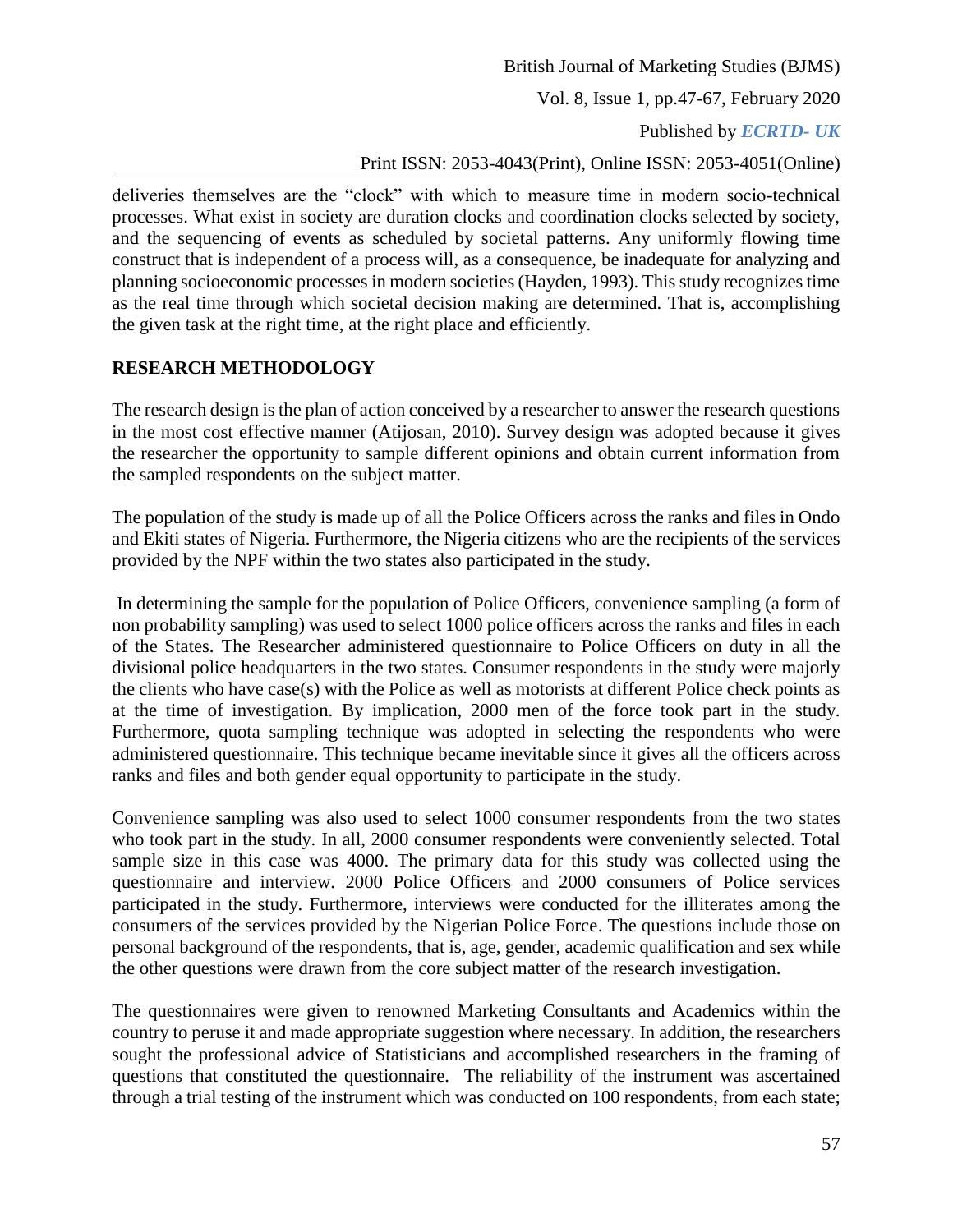Vol. 8, Issue 1, pp.47-67, February 2020

Published by *ECRTD- UK* 

Print ISSN: 2053-4043(Print), Online ISSN: 2053-4051(Online)

50 of whom were consumers of Police services and 50 Police Officers. For measuring the internal consistency, Cronbach's alpha coefficient test was applied using the SPSS software to ensure reliability on an alpha level of 0.05.

The data obtained in this study was compiled and analyzed descriptively using Ms Excel (Microsoft corp. USA) and Statistical Package for Social Sciences (SPSS version 20.0) data analyzing software. Descriptive statistics was used to analyze the research questions while t- test was to test the hypotheses. The level of significance was set at 5%.

# **DATA ANALYSIS AND DISCUSSIONS**

Four thousand (4000) questionnaires were administered and retrieved on the spot to ensure 100.0% returns, with all being good and usable for data analysis. The data were processed and analyzed using Ms Excel (Microsoft corp. USA) and the Statistical Package for Social Sciences (SPSS) 23.0 version. The results are presented below.

# **Data Presentation Demographic characteristic of Clients Table 1: Distribution of respondents by Gender**

| Gender | <b>Frequency</b> | <b>Percent</b> | <b>Valid Percent</b> | <b>Cumulative Percent</b> |
|--------|------------------|----------------|----------------------|---------------------------|
| Male   | 3348             | 83.7           | 83.7                 | 83.7                      |
| Female | 652              | 16.3           | 16.3                 | 100.0                     |
| Total  | 4000             | 100.0          | 100.0                |                           |

**Source:** Researcher's Field Survey, 2019

The table above shows that 83.7% of the total respondents which is equivalent to 3348 are male while 16.3% which is equivalent to 652 are female.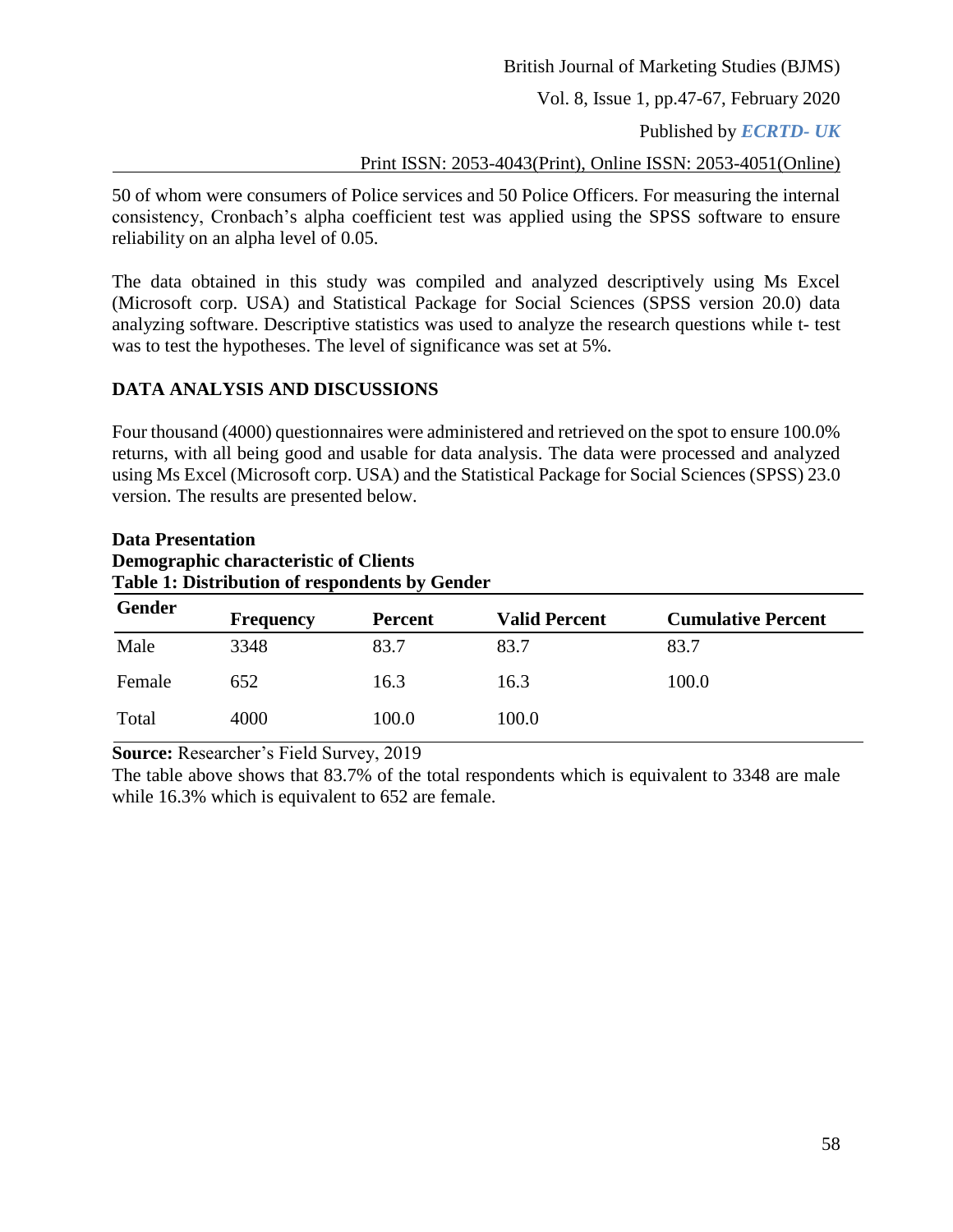Vol. 8, Issue 1, pp.47-67, February 2020

# Published by *ECRTD- UK*





Figure 1: Distribution of clients' respondents by marital status

Figure 1 shows 792(39.6% of the respondents are married, 931(46.6%) are single, 162(8.1%) are divorced while 50(2.5%) are widowed and 65(3.3%) are separated.





Figure 2 reveals that 19.6% which is equivalent to 391 of the respondents are between the age of 18-20years, 53.5% (1070) are between 21-40 years while 22%(439) are between 41-60 years and 5% (100) are 61years and above.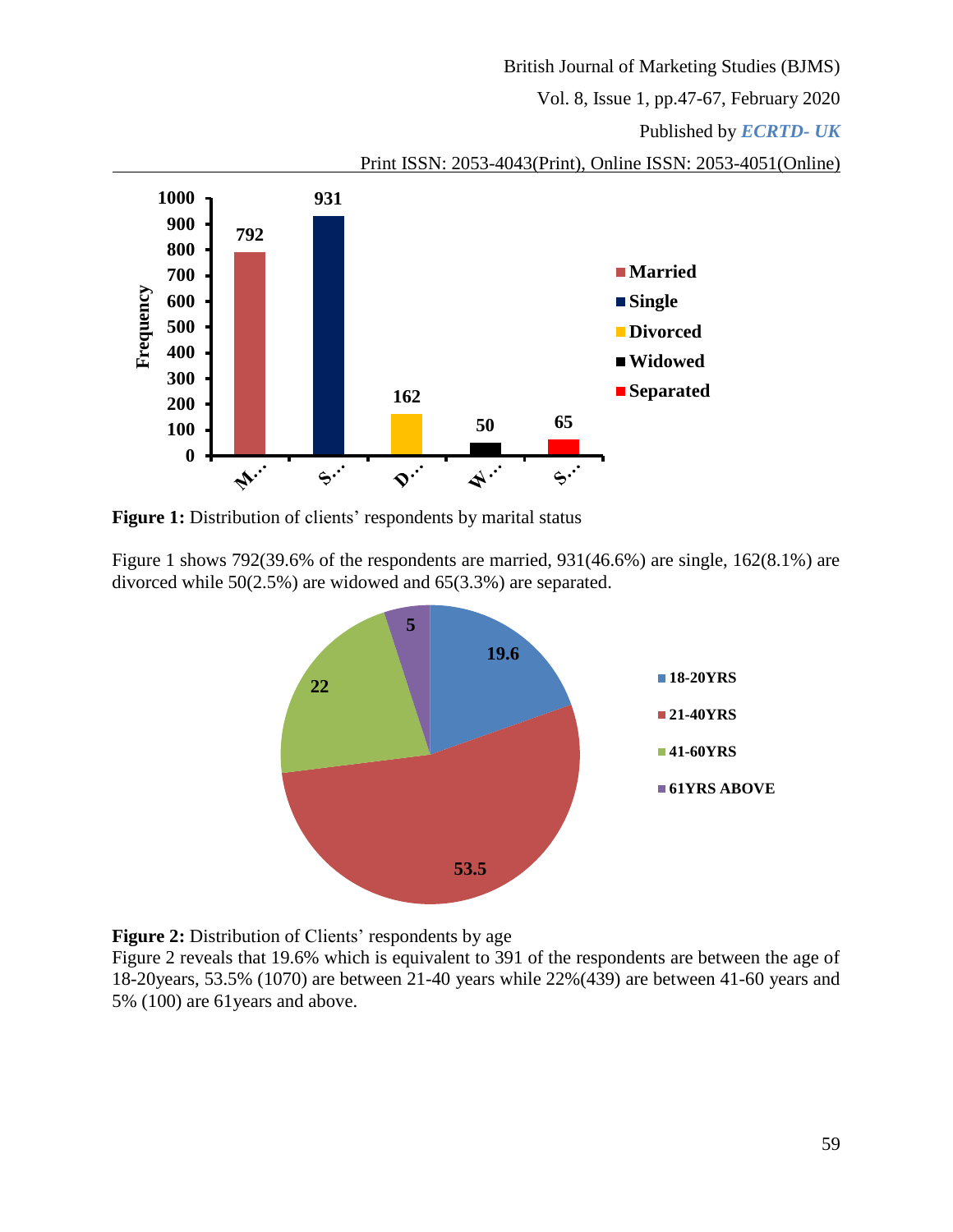Vol. 8, Issue 1, pp.47-67, February 2020

Published by *ECRTD- UK* 

| <b>Table 2:</b> Distribution of Respondents by Educational Qualification |                  |                |                      |                                     |  |  |
|--------------------------------------------------------------------------|------------------|----------------|----------------------|-------------------------------------|--|--|
| <b>Educational</b><br><b>Qualification</b>                               | <b>Frequency</b> | <b>Percent</b> | <b>Valid Percent</b> | <b>Cumulative</b><br><b>Percent</b> |  |  |
| <b>SSCE/NECO</b>                                                         | 728              | 18.2           | 18.2                 | 18.2                                |  |  |
| <b>ND/NCE</b>                                                            | 1600             | 40.0           | 40.0                 | 58.2                                |  |  |
| <b>HND/First Degree</b>                                                  | 1362             | 34.1           | 34.1                 | 92.3                                |  |  |
| Master                                                                   | 204              | 5.1            | 5.1                  | 97.4                                |  |  |
| Ph.D                                                                     | 12               | .3             | .3                   | 97.7                                |  |  |
| Other                                                                    | 94               | 2.4            | 2.4                  | 100.0                               |  |  |
| Total                                                                    | 4000             | 100.0          | 100.0                |                                     |  |  |

Print ISSN: 2053-4043(Print), Online ISSN: 2053-4051(Online)

**Source:** Researcher's Field Survey, 2019

The result in Table 2 reveals that 18.2% (728) of the total respondents are SSCE/NECO holders, 40%(1600) are ND/NCE holders, 34.1%(1362) are HND/First Degree while 204(5.1%) are Master holders,  $0.3\%(12)$  are Ph.D holders and  $94(2.4\%)$  have other education qualification.



**Figure 3:** Distribution of Clients' respondents by Occupation

The chart above indicates that 8.9% (177) are unemployed, 23.9%(477) are public servant, while 41.3% (825) are self-employed and 26.1% (521) are student.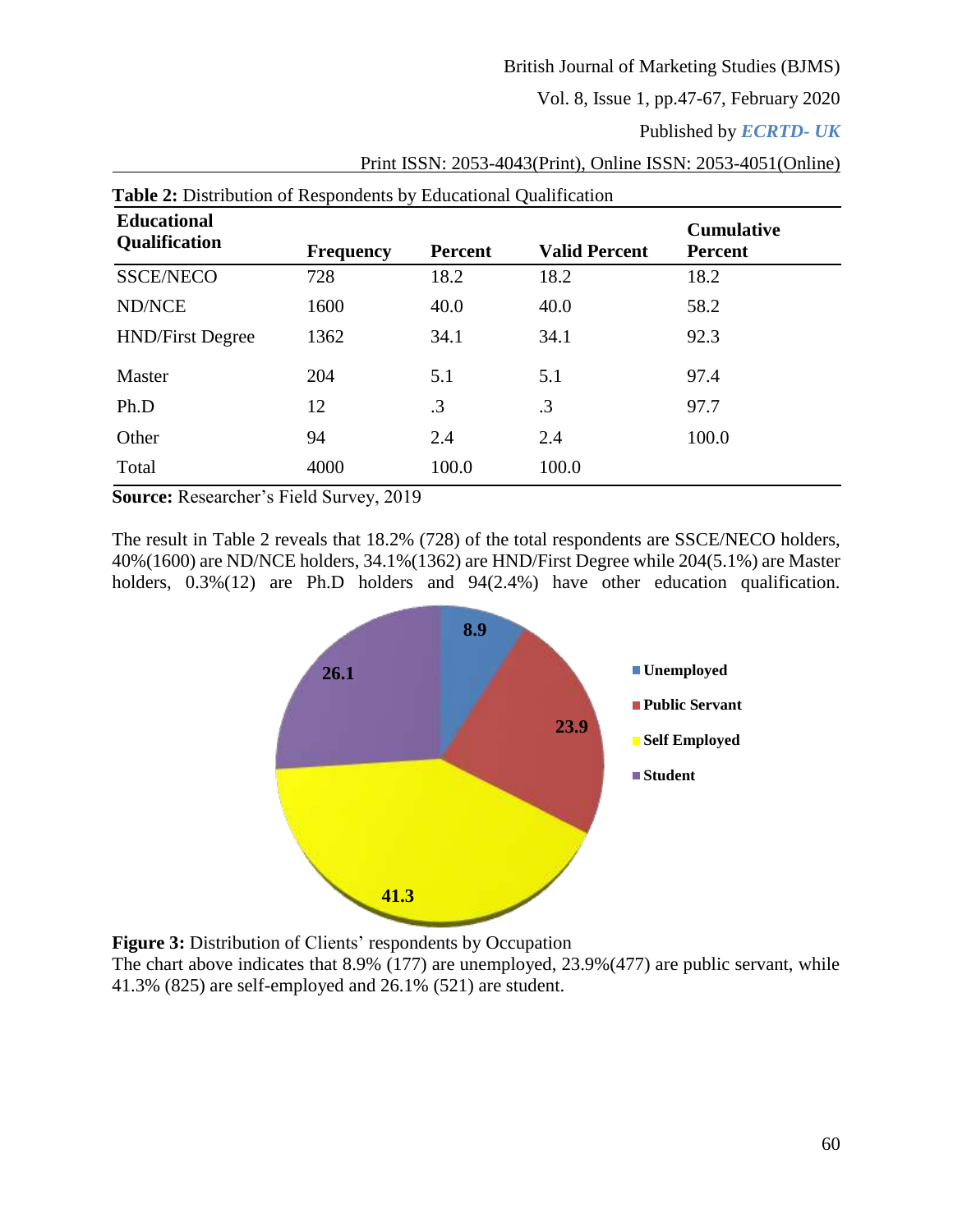Vol. 8, Issue 1, pp.47-67, February 2020

Published by *ECRTD- UK* 

# Print ISSN: 2053-4043(Print), Online ISSN: 2053-4051(Online)

|                | <b>Analysis of Research Questions</b><br>Table 3: Effect of SERVCOM on the quality of service provided by the Nigeria Police Force |            |            |   |            |            |
|----------------|------------------------------------------------------------------------------------------------------------------------------------|------------|------------|---|------------|------------|
| S/N            | <b>ITEMS</b>                                                                                                                       | <b>SD</b>  | D          | I | A          | <b>SA</b>  |
| $\mathbf{1}$   | The service provided by the Nigeria                                                                                                | 954        | 820        |   | 226        |            |
|                | police force has improved in the past<br>five years                                                                                | $(47.7\%)$ | $(41\%)$   |   | $(11.3\%)$ |            |
| $\overline{2}$ | Introduction of free meal to police                                                                                                | 332        | 537        |   | 363        | 768        |
|                | officers on duty will enhance service<br>delivery                                                                                  | $(16.6\%)$ | $(26.9\%)$ |   | $(18.2\%)$ | $(38.4\%)$ |
| 3              | Inadequate personnel is a bane of                                                                                                  | 179 (9%)   | 675        |   | 404        | 742        |
|                | service delivery in the Nigeria Police<br>force                                                                                    |            | $(33.8\%)$ |   | $(20.2\%)$ | $(37.1\%)$ |
| $\overline{4}$ | Insufficient allocation and poor                                                                                                   | 830        | 928        |   | 242        |            |
|                | remuneration is responsible for poor<br>service delivery in the Nigeria Police<br>Force                                            | $(41.5\%)$ | $(46.4\%)$ |   | $(12.1\%)$ |            |
| 5              | Regular disciplinary action against                                                                                                | 112        | 651        |   | 234        | 1003       |
|                | erring police officers will improve<br>service delivery of the Nigeria Police<br>Force                                             | $(5.6\%)$  | (32.6%)    |   | (11.7%)    | $(50.2\%)$ |
| 6              | Local and International training of                                                                                                | 92         | 841        |   | 282        | 785        |
|                | police officers will enhance effective                                                                                             | $(4.6\%)$  | $(42.1\%)$ |   | $(14.1\%)$ | $(39.3\%)$ |
|                | service delivery                                                                                                                   |            |            |   |            |            |
| 7              | parallel<br>Existence<br>of<br>security                                                                                            | 130        | 636        |   | 259        | 975        |
|                | agencies will promote efficiency of<br>service delivery in the Nigeria Police<br>Force                                             | $(6.5\%)$  | $(31.8\%)$ |   | (13%)      | $(48.8\%)$ |

**Source:** Researcher's Field Survey, 2019

The table above shows that 954(47.7%) of the respondent strongly disagree that the service provided by the Nigeria Police force has improved in the past five years, 820 (41%) disagree while 226(11.3%) agree. 332 (16.6%) strongly disagreed that introduction of free meal to police officers on duty will enhance service delivery, 537(26.9%) disagreed while 363 (18.2%) agree and 768 (38.4%) strongly agree. 179 (9%) of the respondents strongly disagreed that inadequate personnel is a bane of service delivery in Nigeria Police force, 675 (33.8%) disagreed while 404(20.2%) agreed and 742 (37.1%) strongly agreed. 830 (41.5%) strongly disagreed that insufficient allocation and poor remuneration is responsible for poor service delivery in the Nigeria Police Force, 928 (46.4%) disagreed while 242(12.1%) agreed.112(5.6%) strongly disagreed that regular disciplinary action against erring Police officers will improve service delivery of the Nigeria Police Force, 651(32.6%) disagreed while 234(11.7%) agreed and 1003 (50.2%) strongly agreed. 92(4.6%) of the respondents strongly disagreed that local and International training of police officers will enhance effective service delivery, 841(42.1%) disagreed while 282(14.1%) agreed and 787(39.3%) strongly agreed. 130(6.5%) strongly disagree that existence of parallel security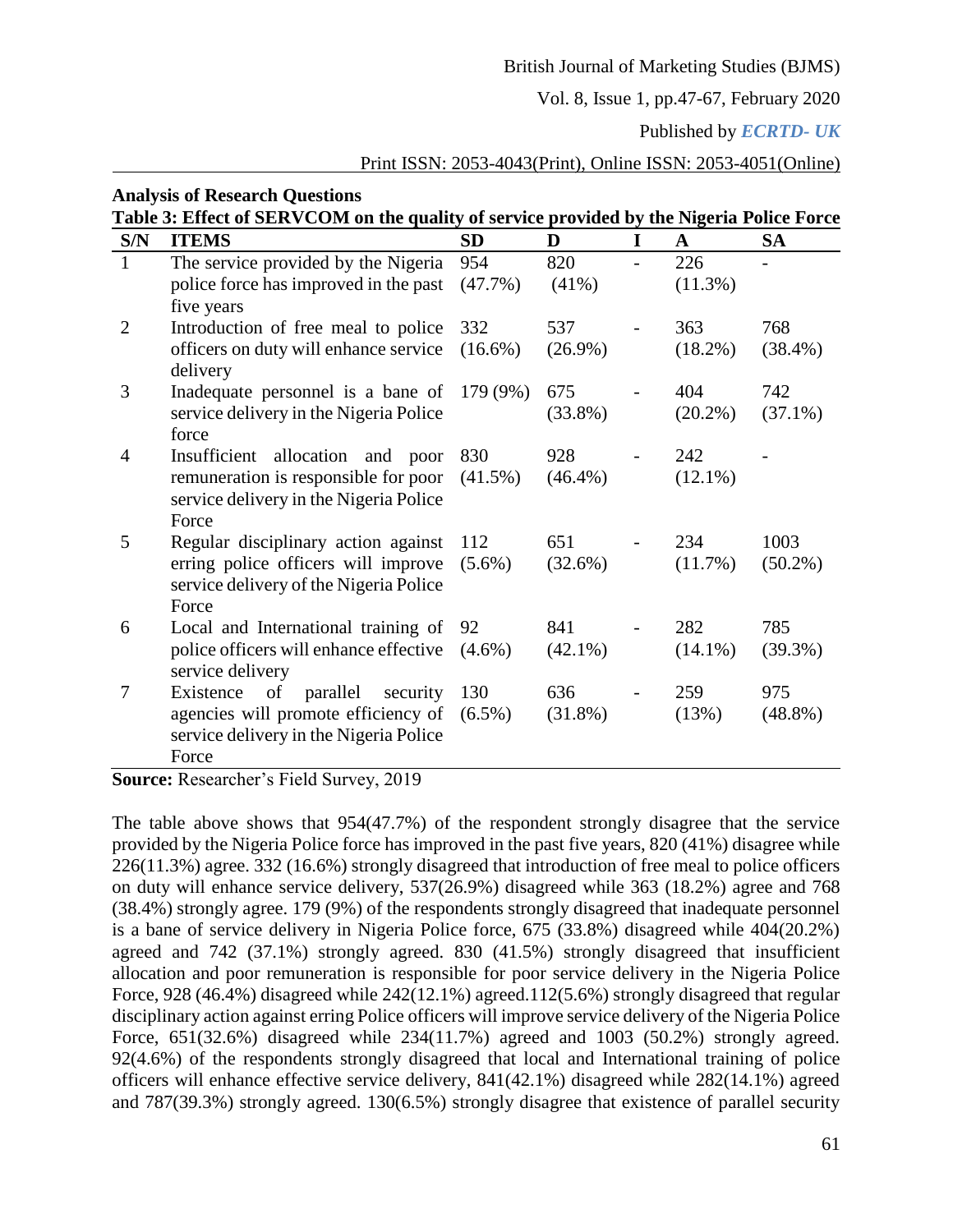Vol. 8, Issue 1, pp.47-67, February 2020

Published by *ECRTD- UK* 

Print ISSN: 2053-4043(Print), Online ISSN: 2053-4051(Online)

agencies will promote efficiency of service delivery in the Nigeria Police Force, 636(31.8%) disagreed while 259(13%) agreed and 975(48.8%) strongly agreed. Concentration was on consumers of Police services for the purpose of objectivity of results

| Table 4: Extent to which timeliness in service has improved the Nigeria Police Force service |  |
|----------------------------------------------------------------------------------------------|--|
| delivery                                                                                     |  |

| S/N            | <b>ITEMS</b>                                                                                                                                              | <b>SD</b>         | D                 | I | $\mathbf{A}$      | <b>SA</b>         |
|----------------|-----------------------------------------------------------------------------------------------------------------------------------------------------------|-------------------|-------------------|---|-------------------|-------------------|
| $\mathbf{1}$   | The Nigeria Police Force is timely and<br>in acknowledging client<br>courteous<br>presence when they lodge complaint at<br>the information point          | 215<br>$(10.8\%)$ | 799<br>$(40\%)$   |   | 249<br>$(12.5\%)$ | 737<br>$(36.9\%)$ |
| $\overline{2}$ | of<br>Availability<br>modern<br>gadgets/<br>will<br>facilities<br>improve<br>the<br>responsiveness of the Nigeria Police<br>Force to distress calls       | 136<br>$(6.8\%)$  | 639<br>(32%)      |   | 261<br>$(13.1\%)$ | 964<br>$(48.2\%)$ |
| 3              | Nigeria Police Force has good logistics<br>to respond timely to scene of crime                                                                            | 442<br>$(22.1\%)$ | 789<br>$(39.5\%)$ |   | 317<br>$(15.9\%)$ | 452<br>$(22.6\%)$ |
| 4              | Compulsory documentation<br>at<br>the<br>information point do hinder quick (12.5%)<br>response to customers' complaint                                    | 249               | 683<br>$(34.2\%)$ |   | 347<br>$(17.4\%)$ | 721<br>$(36.1\%)$ |
| 5              | The Nigeria Police Force has updated<br>ICT facilities that enhance timely (16.5%)<br>response to scene of crime                                          | 330               | 707<br>$(35.4\%)$ |   | 344<br>$(17.2\%)$ | 619<br>(31%)      |
| 6              | Quick release of operational fund (e.g.<br>fueling) to the Nigeria Police Force will<br>fast-track their response to distress calls<br>from their clients | 222<br>$(11.1\%)$ | 794<br>$(39.7\%)$ |   | 277<br>$(13.9\%)$ | 707<br>$(35.4\%)$ |
| 7              | Nigeria<br>Police<br>Force<br>lack<br>The<br>maintenance culture of their gadgets and<br>other working equipment                                          | 205<br>$(10.3\%)$ | 819<br>$(41\%)$   |   | 196<br>$(9.8\%)$  | 780<br>(39%)      |

**Source:** Researcher's Field Survey, 2019

The table above reveals that 215(10.8%) of the respondents strongly disagreed that the Nigerian Police Force is timely and courteous in acknowledging client presence when they lodge complaint at the information point, 799(40%) disagreed while 249(12.5%) agreed and 737 (36.9%) strongly agreed. 136(6.8%) strongly disagreed that availability of modern gadgets/ facilities will improve the responsiveness of the Nigeria Police Force to distress calls, 639(32%) disagreed while 261(13.1%) agreed and 964(48.2%) strongly agreed. 442(22.1%) of the respondents strongly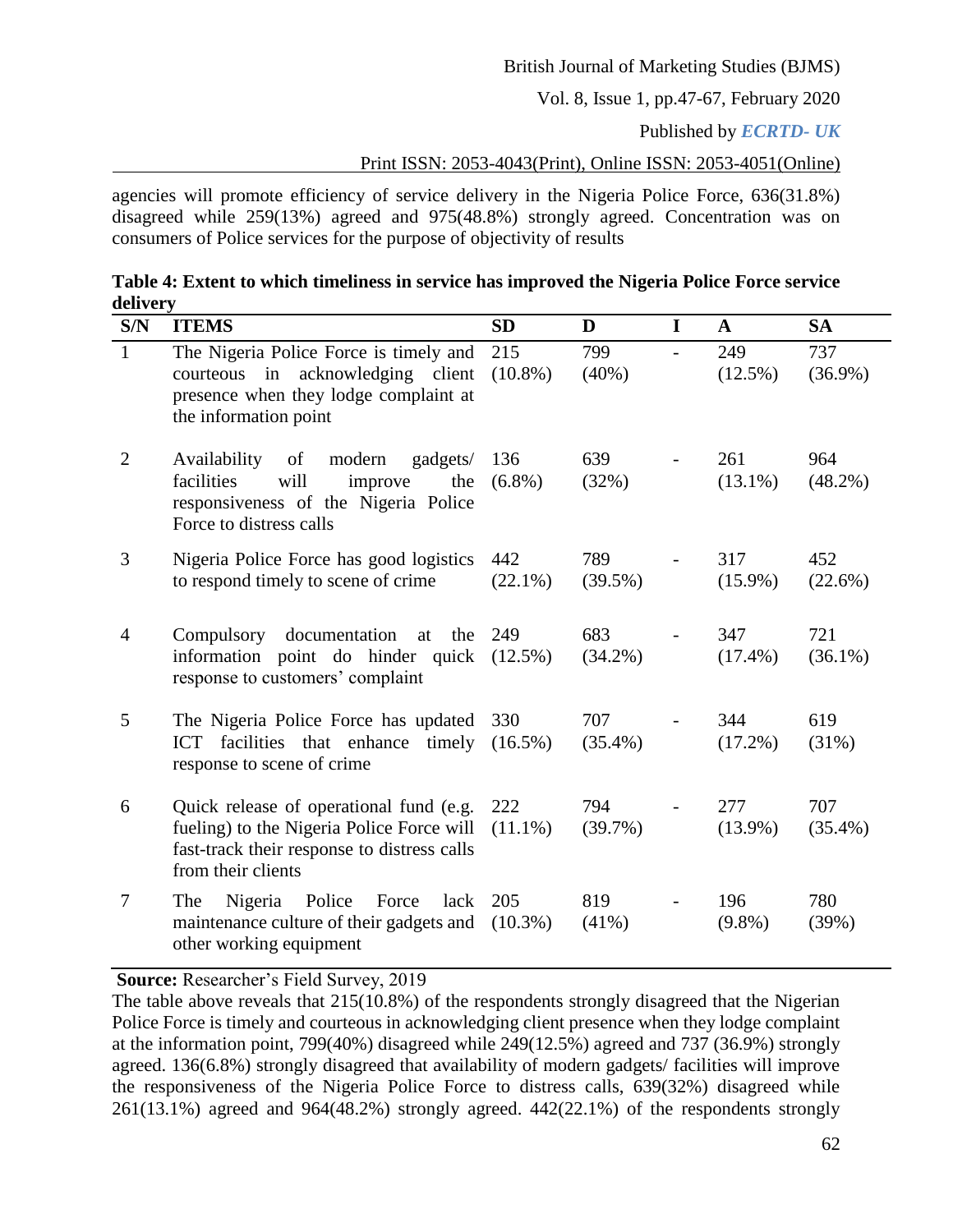Vol. 8, Issue 1, pp.47-67, February 2020

# Published by *ECRTD- UK*

# Print ISSN: 2053-4043(Print), Online ISSN: 2053-4051(Online)

disagreed that Nigeria Police Force has good logistics to respond timely to scene of crime, 789(39.5%) disagreed while 317(15.9%) agreed and 452(22.6%) strongly agreed. 249(12.5%) strongly disagreed that compulsory documentation at the information point do hinder quick response to customers' complaint, 683(34.2%) disagreed, while 347(17.4%) agreed and 721(36.1%) strongly agreed. 330(16.5%) of the respondents strongly disagreed that the Nigeria Police Force has updated ICT facilities that enhance timely response to scene of crime, 707(35.4%) disagreed while 344(17.2%) agreed and 619(31%) strongly agreed. 222(11.1%) strongly disagreed that quick release of operational fund (e.g. fueling) to the Nigeria Police Force will fast-track their response to distress calls from their clients, 794(39.7%) disagreed while 277(13.9%) agreed and 707(35.4%) strongly agreed. Furthermore, 205(10.3%) strongly disagreed that the Nigeria Police force lack maintenance culture of their gadgets and other working equipment, 819(41%) disagreed while 196(9.8%) agreed and 780(39%) strongly agreed. Concentration was on consumers of Police services for the purpose of objectivity of results

# **RESULTS AND DISCUSSIONS**

## **Hypothesis 1**

There is no significant effect of SERVICOM on the quality of service provided by the Nigeria Police Force.

| Table 5: t-test showing the effect of SERVICOM and Quanty of Service<br><b>Variables</b> | N    | <b>Mean</b> | <b>SD</b> |             | р     |
|------------------------------------------------------------------------------------------|------|-------------|-----------|-------------|-------|
| <b>SERVICOM</b>                                                                          | 2000 | 55.41       | 9.27      | $112.610^*$ | 0.000 |
| <b>Service Quality</b>                                                                   | 2000 | 36.47       | 8.20      |             |       |

# **Table 5: t-test showing the effect of SERVICOM and Quality of Service**

## **\*p<0.05**

Table 5 shows that there is significant effect of SERVICOM on the quality of service provided by the Nigeria Police Force  $(t=112.610, p<0.05)$ . The null hypothesis is rejected. Therefore, there is significant effect of SERVICOM on the quality of service provided by the Nigeria Police Force. This showed that if the dictates of SERVICOM are given adequate consideration in the Nigeria Police Force, it would definitely enhance their service delivery.

## **Hypothesis 2**

There is no significant effect of timeliness in service on the Nigeria Police Force service delivery.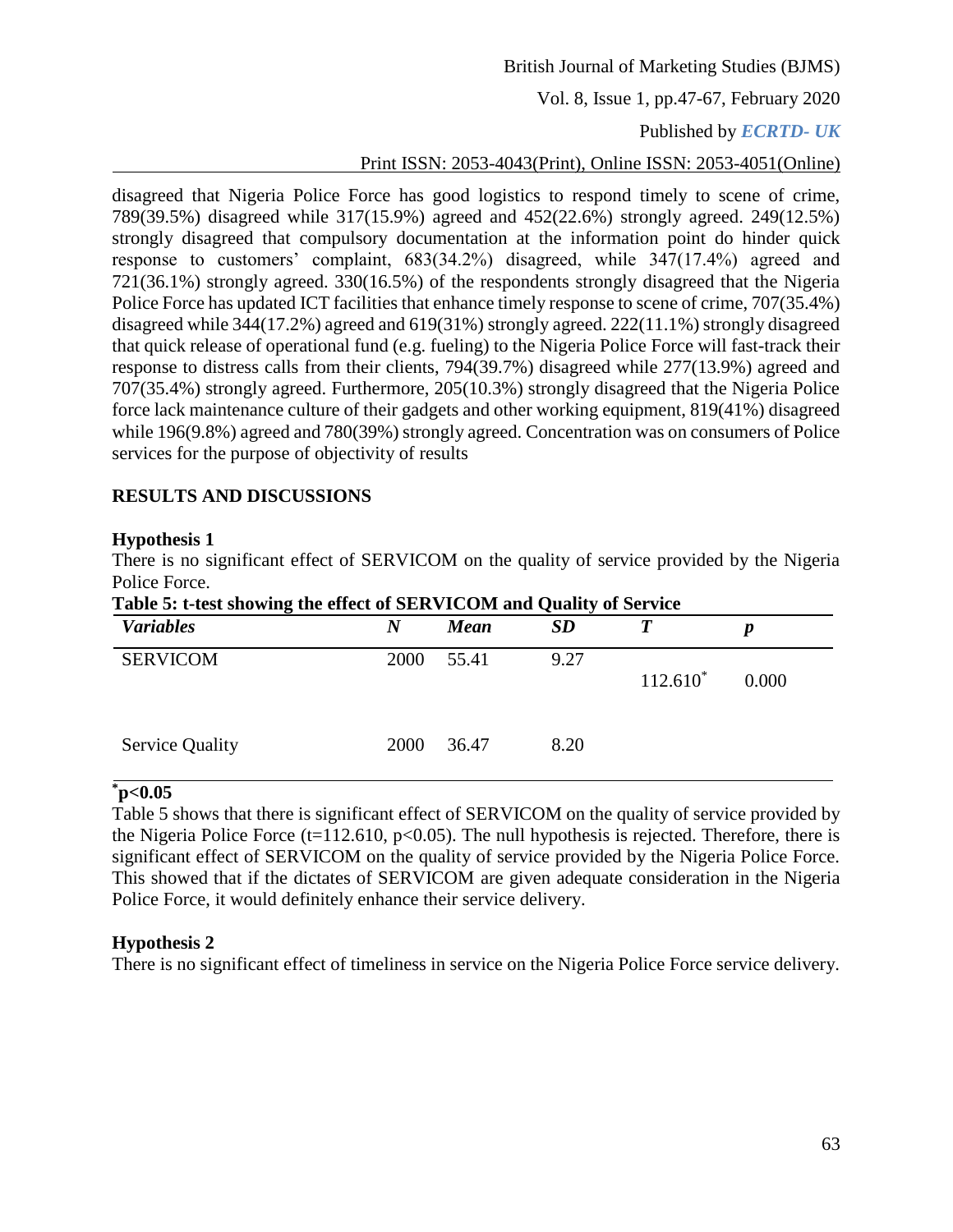Vol. 8, Issue 1, pp.47-67, February 2020

# Published by *ECRTD- UK*

| <b>Variables</b>  | N    | Mean   | <b>SD</b> |         |       |
|-------------------|------|--------|-----------|---------|-------|
| <b>Timeliness</b> | 2000 | 19.08  | 3.90      | 12.688* | 0.000 |
| Service Delivery  | 2000 | -17.96 | 2.96      |         |       |

#### Print ISSN: 2053-4043(Print), Online ISSN: 2053-4051(Online)

# **\*p<0.05**

Table 6 shows that that there is significant effect of timeliness in service on the Nigeria Police Force Service delivery ( $t=12.688$ ,  $p<0.05$ ). The null hypothesis is rejected. This implies that that there is significant effect of timeliness in service on the Nigeria Police Force Service delivery. This showed that if timeliness in service is given adequate consideration in the Nigeria Police Force, it would definitely enhance their service delivery.

# **CONCLUSIONS**

Consequent upon the findings of this study, the following conclusions are drawn:

 The service provided by the Nigeria police force has not improved in the past five years. This is as a result of poor remuneration, inadequate budgetary allocation to the NPF, insufficient personnel, lack of adequate discipline of erring officers, lack of up to date equipment needed to perform their tasks.

 The Nigeria Police Force is timely and courteous in acknowledging client presence when they lodge complaint at the information point but this does not translate into timeliness in responding to the scene of crime when distress calls are put across to them as cases of late responses are imminent in the attitudes of the officers of the NPF.

# **Recommendations**

This study will in no doubt assist the Nigeria government, policy makers and security chiefs with up to date service delivery strategies required in the discharge of their duties. Arising from the foregoing and the findings of this study, the following recommendations are made:

 This study has shown that the NPF is one of the most poorly remunerated police globally and this is adversely affecting their morale and efficiency. Therefore, there is urgent need to come up with an enhanced salary structure that will be globally competitive and attractive which is capable of inducing performance.

 It is also clear from the finding that the current number of police officers in Nigeria is grossly inadequate and this is partly responsible for some inadequacies experienced in the NPF. The government of Nigeria should develop a road map that will allows yearly recruitment of interested and qualified Nigerians into the NPF until the population of the NPF get to one (1) police officer to forty (40) Nigerians.

 The study revealed that the level of discipline usually meted on erring officers is sometimes not commensurable to the offence committed and this may lead to the reoccurrence of such offence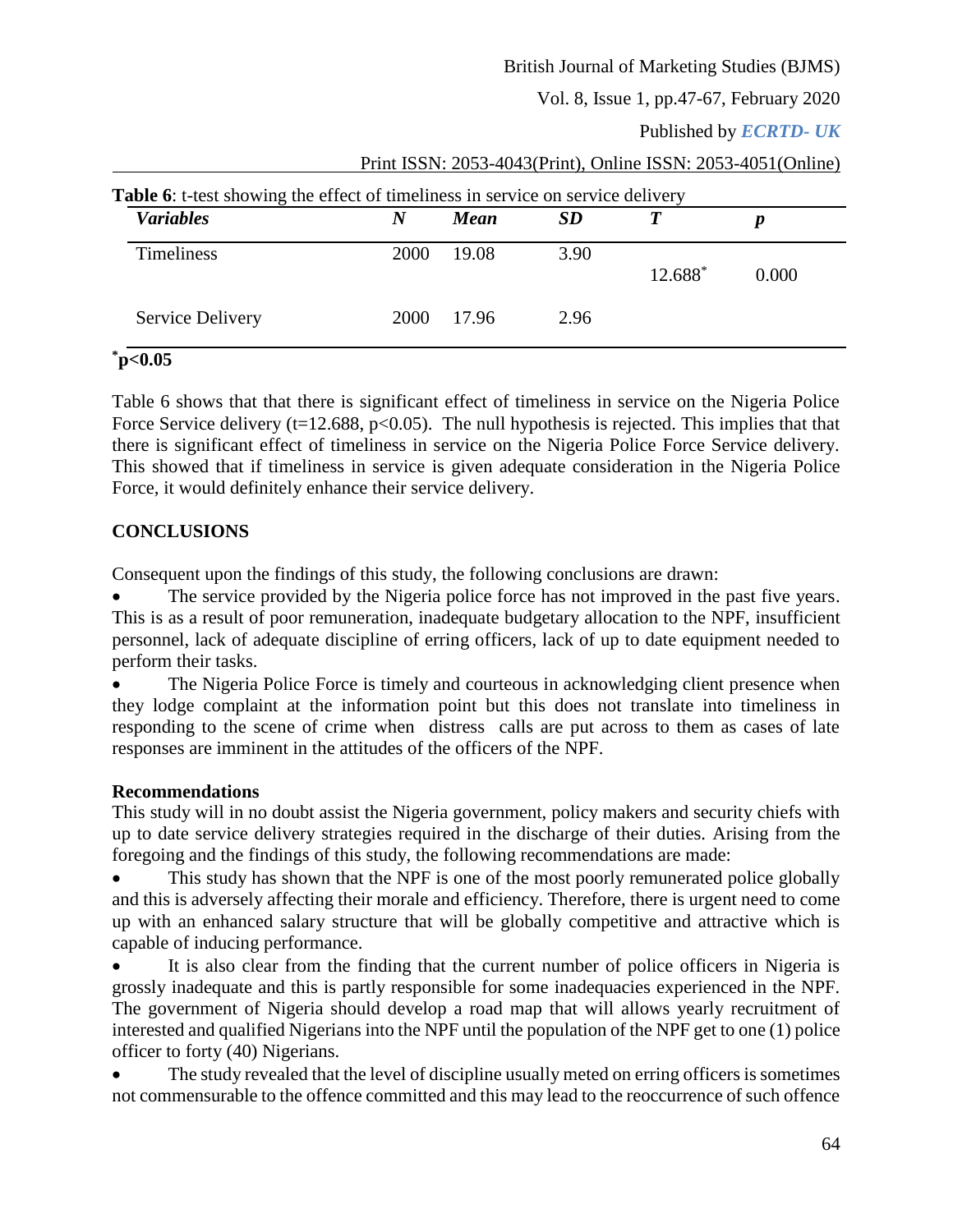Vol. 8, Issue 1, pp.47-67, February 2020

## Published by *ECRTD- UK*

#### Print ISSN: 2053-4043(Print), Online ISSN: 2053-4051(Online)

in the near future. Hence, the disciplinary committee of the NPF should fathom out better and stiffer punitive measures for erring officers especially when offences are such that can affect effective service delivery or infringement on the rights of the masses.

 The working gadgets that are currently in use by the NPF are old, limited and sometimes malfunction. Therefore, there is need for general overhauling of these gadgets while they should replaced with new and state of the heart equipment. More importantly, there should be proper maintenance culture of these gadgets when provided with the mandate that they should be strictly used for the purpose in which are purchased.

 The NPF officers should be trained to respond timely to scene of crimes. To ensure this, standby vehicles with drivers should be made available at all the police stations across Nigeria. More importantly, the control room in each of the police stations should be able to monitor and know the activities going within their localities. This will enhance easy identification and response to the scene of crimes.

#### **References**

- Asubonteng, P., McCleary, K. J. and Swam, J. E. (1996). "SERVIQUAL Revisited: A Critical Review of Service Quality". *Journal of Service Marketing* 10(6): 62-81
- Atijosan, J. I. (2010). "*Marketing Research",* Akure, Boluwatife Press and Publishing (Nig) Limited.
- Berry, L. L., and Parasuraman, A. (2002). *Marketing Services*: *Competing through Quality*. New York, Free Press.
- Chaoprasert, C. and Elsey, B. (2004). Service Quality Improvement in Thai Retail Banking and Its Management Implications, *ABAC Journal*, 24 (1): 47-66.
- Cowling, A. and Newman, K. (1995). "Banking on People, Personnel Review", 24(7): 25-41.
- Davies, F., Moutinho, L. and Curry, B. (1995). "Construction and Testing of a Knowledge Based System in Bank Marketing", *International Journal of Bank Marketing*, 13 (2): 235-260
- Dawes, J. and Swailes, S (1999). "Retention Sans Frontiers: Issues for Financial Services Retailers", *International Journal of Bank Marketing,* 17(1): 36-43.
- Dei-Tumi, E (2005). "*Customer Service is Attitude not a Department*, Wisdom centre International"
- EdVardsson, (2005). "GURU'S VIEW, Service Quality: Beyond Cognitive Assessment Service Sweden Managing Service Quality". 15 (2): 127-131.
- Finn and Lamb (1991). "Consumer Reactions to Product Failure: An Attribution Approach", *Journal of Consumer Research*, 60, October, Pp. 398-409.
- Fogli, L. (2006). *Customer Service Delivery*. San Francisco: Jossy-Bass.
- Fox, M.J (1993). "*Quality Assurance Management",* London, Chapman and Hall.
- Global Security (1983). Buhari Coup. Http;//www.globalsecurityorg/military/world/war/ Nigeria2.htm.
- Gronroos, C. (1990). "Service Management: A Management Focus for Service Competition", *International of Service Industry Management*, 1 (1) : 9-30
- Gronroos, C. (2001). "The Perceived Quality Concept: A Mistake? Managing Service Quality". *International Journal of Service Industry Management*. 11(3): 150-152.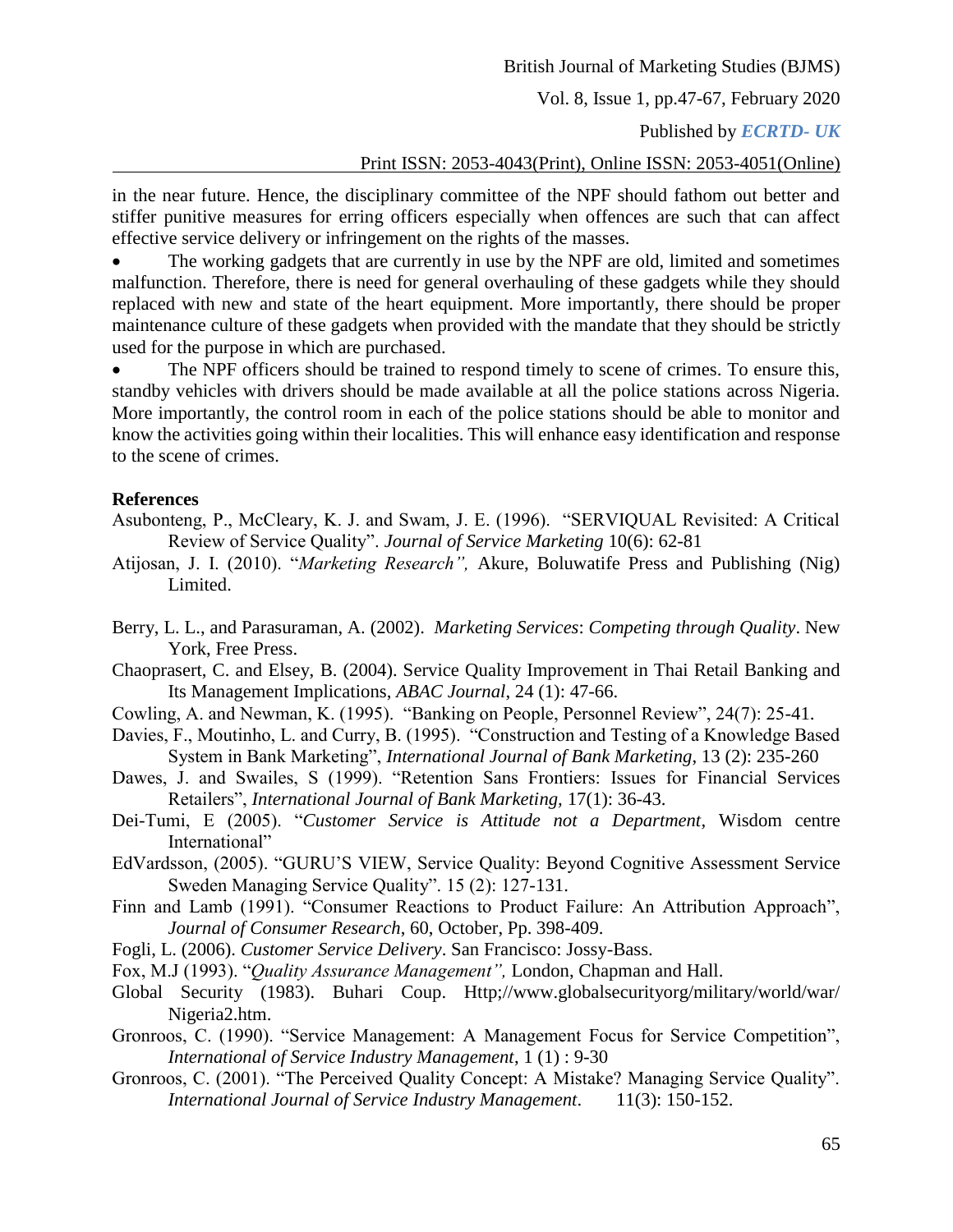Vol. 8, Issue 1, pp.47-67, February 2020

#### Published by *ECRTD- UK*

#### Print ISSN: 2053-4043(Print), Online ISSN: 2053-4051(Online)

- Hansen S. W., Swan, J. E. and Powers, T. L (2001). "Vendor Relationships as Predactors of Organizational Buyer Complaints Styles". *Journal of Business Research.*
- Hayden F.G (1987). ''Evolution of Time Construct and their Impact on Socio-Economic Planning.'' *Journal of Economic Issues.* 21: 1281-1312.
- Henry, J. F. and Randall, L.W. (1998). "Economic Time" Jerome Levy Economics Institute Working Paper No 255
- Homburg, C. and Giering, A. (2001). "Personal Characteristics as a Moderation of the Relationship between Customer Satisfaction and Loyalty: An Empirical Analysis" *Psychology and Marketing*, 18 (1): 43-66.
- Hossain, M. and Leo, S. (2009). Customer Perception on Service Quality in Retail Banking in Middle East: The Case of Qatar, *International Journal of Islamic and Middle Eastern Finance and Management,* 2(4): 338-350.
- Hyman D. (2001). "Utility Consumer Dispute Settlement": A Regulatory Model of Mediation, Arbitration and Class Advocacy. In M. K. Mills (Ed). Conflict Resolution and Public Westpoort, CT: Greenwood Press 63-76.
- ISO 9000 (2005). "Quality Management Systems": Fundamentals and Vocabulary, ISO Retrieved June 15, 2012, from the World Wide Web, [http://www.iso.org](http://www.iso.org/)
- Jacoby, J. and Jaccard, J. I. (2001). "Brand Choice as a Function of Information Load" *Journal of Marketing Research*,
- Jamali, D. (2007): A Study of Customer Satisfaction in the Context of a Public Private Partnership, *International Journal of Quality and Reliability Management*, 24 (4): 370-385.
- John, N. (1999). "What is This Thing called Service" *European Journal of Marketing* 33 (10) : 958-973
- Kotler, P (2000). *Marketing Management,* (10th ed), New Jessy, Prentice-Hall
- Kotler, P. and Armstrong, G. (2006). *Principles of Marketing*, 11<sup>th</sup> edition, New Jersey Prentice Hall.
- Osayande, B. O. (2008). "Factors Inhibiting Police Performance in Nigeria", *A Paper Presented at the Occasion of the Retreat with the Theme; "Understanding the Mandate and Operations of the Police Service Commission in the Context of the Rule of Law"*
- Mano, H. and Oliver, R. L. (1993). "Assessing the Dimensionality and Structure of the Consumption Experience: Evaluation, Feeling and Satisfaction". *Journal of Consumer Research*. 20, December. pp 451-466.
- Owusu-Frimpong (1999). Patronage Behaviour of Ghanaian Bank Customers, *International Journal of Bank Marketing,* 17(1): 335-341.
- Parasuraman, A., Berry, L. L. and Zeithaml, V. A. (1988). SERVQUAL: "A Multi-item Scale for Measuring Customer Perception of Service Quality", *Journal of Retailing,* 64 (1): 12-40.
- TARP (2000): "Consumer Complaint Handling in America, a Final Report". Washington, dc: White House Office of Consumer Affairs.
- Tax, S. P. and Brown, S. W. (2004). "Recovering and Learning from Service Failure", *Sloan Management Review Journal,* 58: 75-88.
- Ting, D. H. (2004). "Service Quality and Satisfaction Perception: Curvilinear and Interaction effect". *International Journal of Bank Marketing,* 22(6): 407-420.